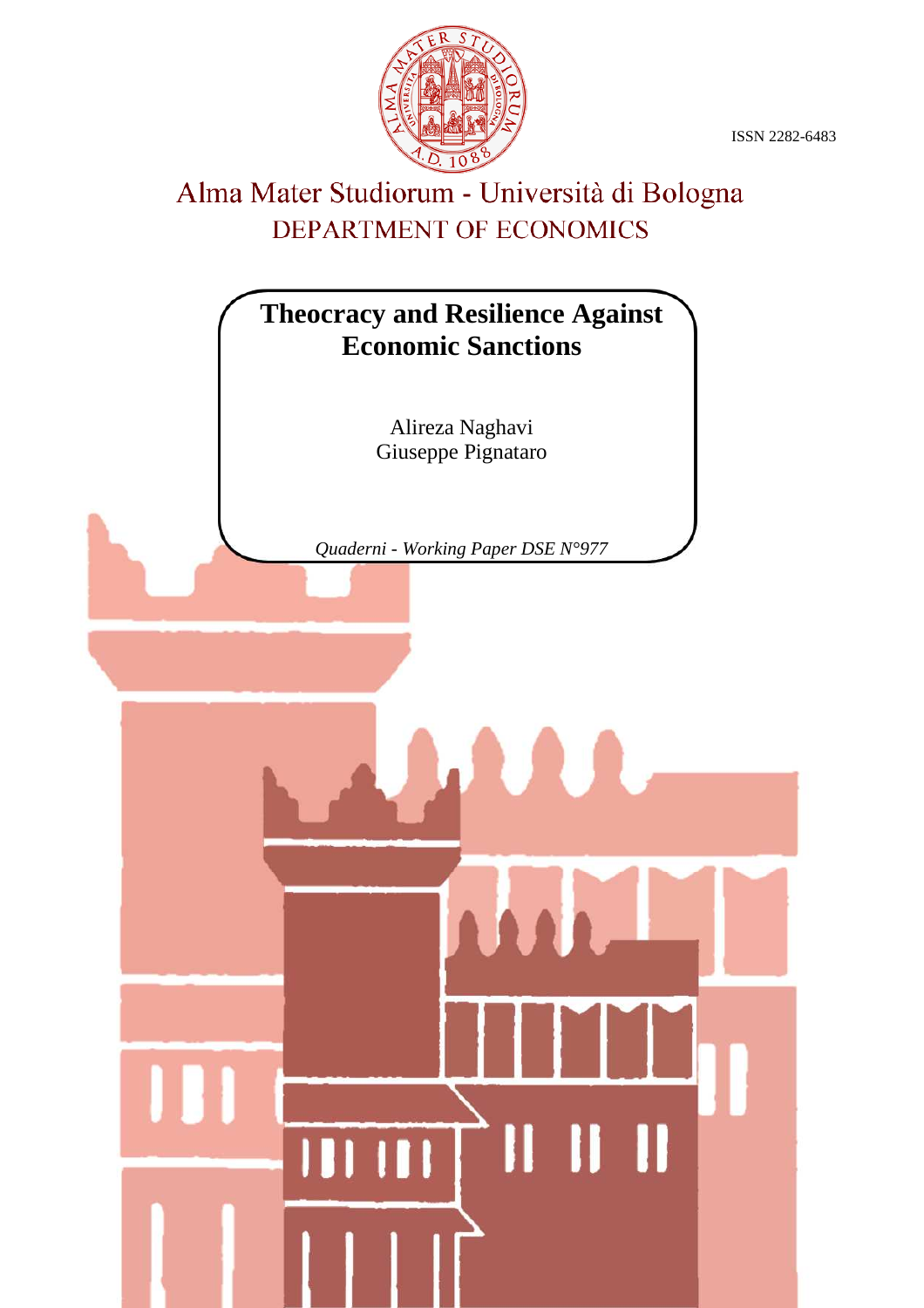## Theocracy and Resilience Against Economic Sanctions

Alireza Naghavi<sup>†</sup>, Giuseppe Pignataro<sup>‡</sup>

December 2014

#### Abstract

This paper provides a simply theory to explain the impact of sanctions on a regime's policies and behavior. Sanctions are generally put to strip the target country from its available rents and weaken the government's stance against growing discontent in the population. We show however that sanctions may give legitimacy to an incumbent government by ináuencing the optimal level of religious ideology provided by the state and further stabilizing its grip to power and rents. While in a good state of nature sanctions build resilience as long as religious ideology among the population is strong, at bad times they compel the target country to move towards ideological moderation. In a world of asymmetric information, the target country always finds it optimal to send a signal that truly represents the prevailing state of nature in order to induce learning and reach a win-win outcome.

Keywords: Religion, Sanctions, Theocracy, Resilience, Bayesian learning. JEL classification Numbers: H10, Z12, P48, D74, D83.

We are grateful to two anonymous referees for guiding us with valuable comments that substantially helped in improving the paper. We would also like to thank Mohammad Reza Farzanegan, Evelyn Korn, Florian Schuett, and the participants at the international symposium on "Sanctions and the Iranian Political Economy: Lessons and the Ways Forward" for valuable discussion and comments.

yUniversity of Bologna. Department of Economics, Piazza Scaravilli 2, 40126 Bologna, Italy, E-mail: alireza.naghavi@unibo.it

<sup>&</sup>lt;sup>‡</sup>University of Bologna. Department of Economics, Strada Maggiore 45, 40125 Bologna, Italy, E-mail: giuseppe.pignataro@unibo.it.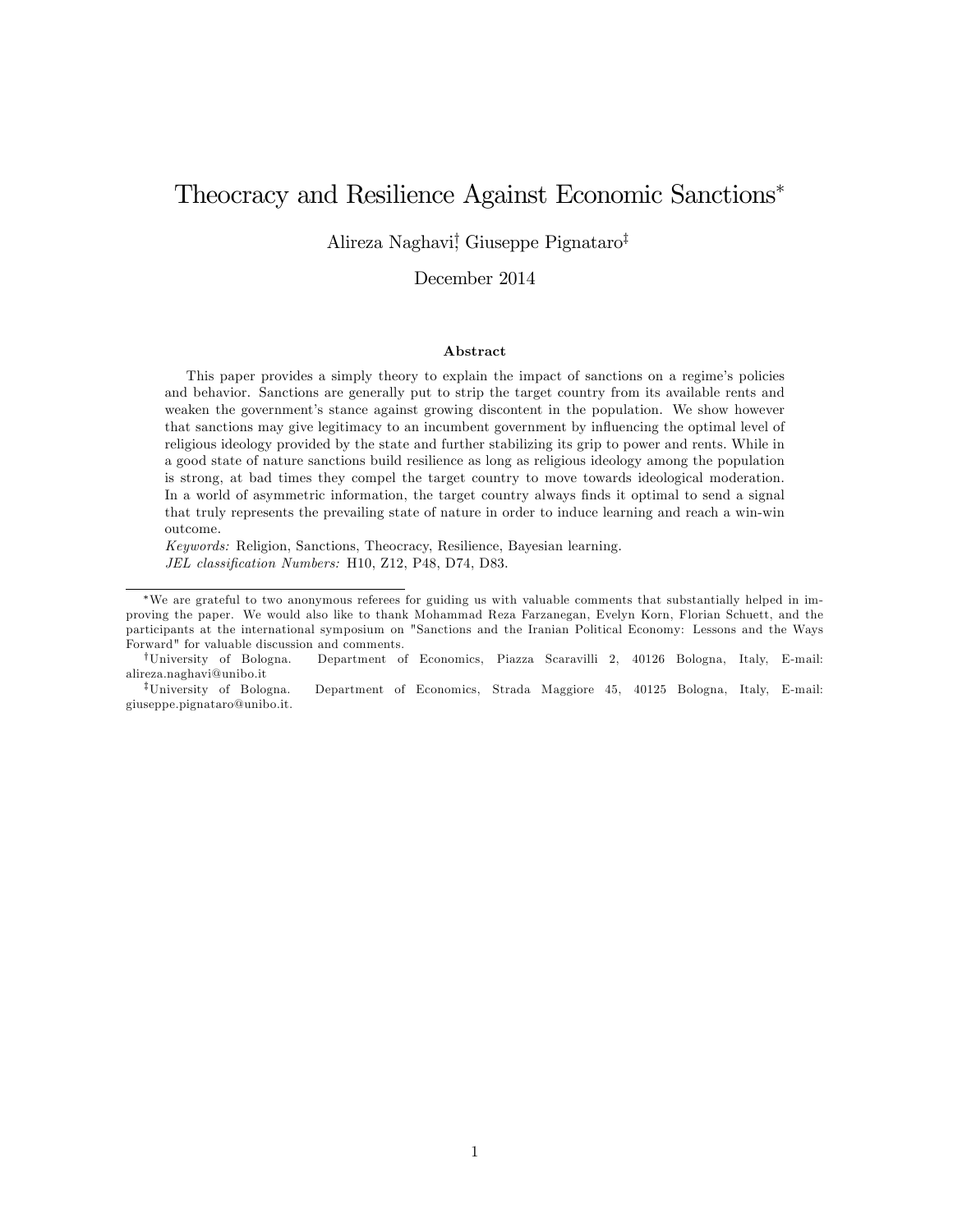## 1 Introduction

Economic sanctions are becoming a routine policy instrument in international politics these days and tend to show up on the news on daily basis in an international scale. Sanctions often take place against extremist policies by target states. This could for example involve the violation of human rights, development of nuclear weapons, invasion of a recognized state, the use of expropriation and violence to retain power, or ideological extremism. As some examples of the latter Wintrobe (2006) mentions communism (control over the means of production), nationalism (control over territory) and religious fundamentalism (ridding the nation of foreign and secular influences). Extremist behavior can generally be associated with authoritarian regimes, against which sanctions have not have an impressive record in achieving their outcome. Empirical studies have linked this to the lack of prospects of reelection and therefore motivation by autocrats to please domestic constituencies (Nooruddin, 2002), lower destabilizing force of sanctions due to the low risk of removal faced by autocrats (Marinov, 2005), and less likelihood of political violence and protests occurring as a cause of sanctions in autocracies (Allen, 2008). But can ideology be used by the ruling regime in the target country to defy sanctions? When is the appropriate moment to impose a sanction or to remove an existing one?

This research provides a theory to explain the impact of sanctions on a regime's policies and behavior. It introduces a simple model to explain how an ideology such as religious beliefs can be employed in the target country as a tool of resilience to adapt to the new realities. Our model is inspired by a recent line of literature, namely Carvalho (2013), Cosgel and Miceli (2013) and Johnson and Koyama (2013), who study different aspects of enforcement of religious laws by the state. We show that ináicting religious laws or bestowing religious goods and services allows a theocracy to adjust to the economic hardship caused by sanctions and provides the option of ignoring sanctions. This is only possible when a sufficiently large fraction of the population derives utility from religion or if religious beliefs in that segment of the society are sufficiently strong. The state finds an optimal level of religious ideology to provide to the society in order to establish a new equilibrium. In principle, sanctions are put to strip the country from its available resource rents giving more weight to taxes as a secondary government source of income. As in Cosgel and Miceli (2009), the state obtains more legitimacy to tax the population by incorporating religion into the constitution, i.e. theocracy. Here, providing religion to the religious fraction of the society allows the state to make up for losses brought about by decreased exports or devaluation of their natural resources.

In the spirit of Acemoglu, et al. (2001), we highlight the division between groups in the society with different preferences through an episode of conflict that determines the optimal tax regime. The government uses tax revenues to provide religious goods and services. The population is divided into two groups: the materialists and the religious. The materialists are averse to taxes as they do not benefit from religious beliefs, whereas the religious defend taxes as they also enjoy ideological non-pecuniary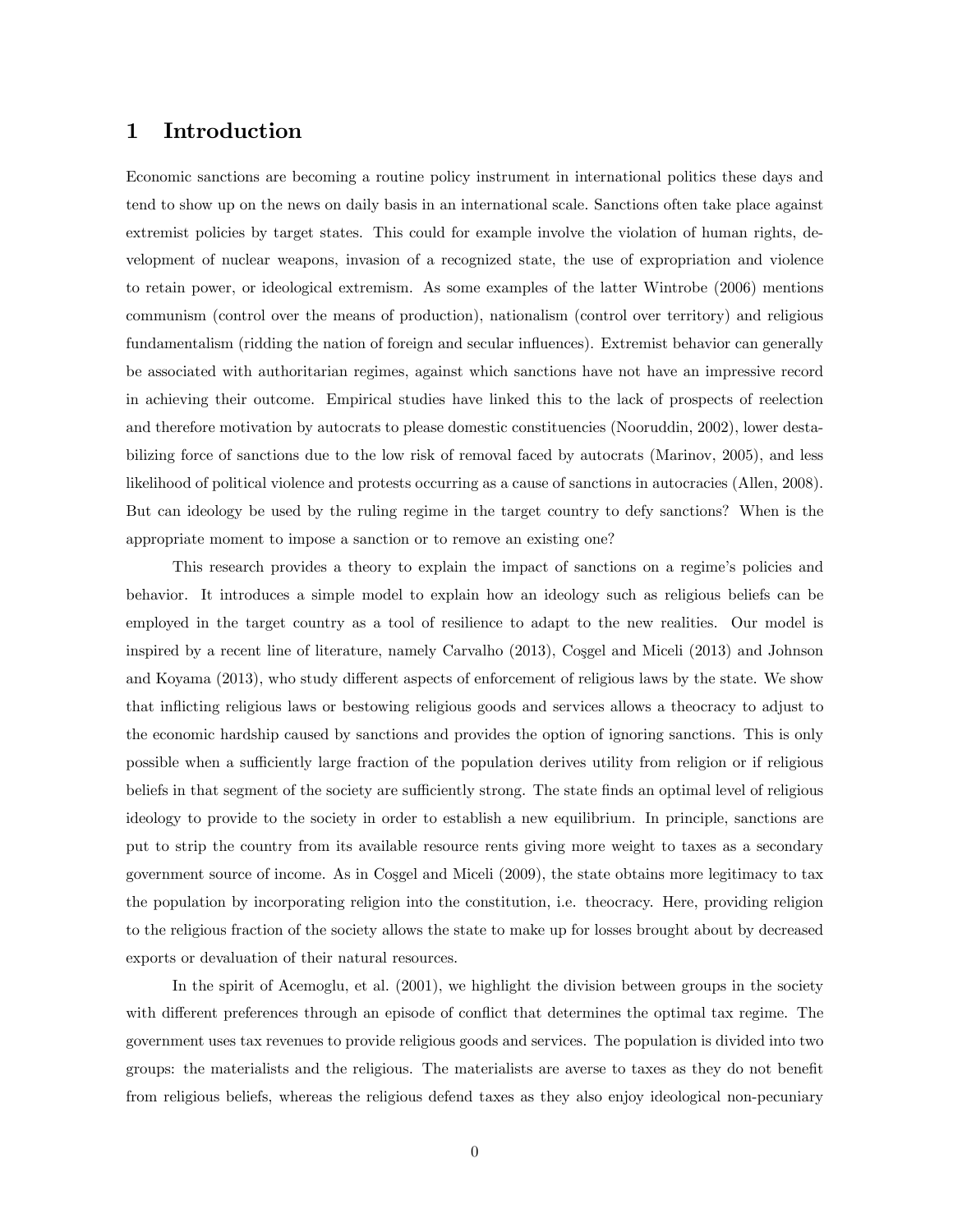gains fulÖlled through a religious state. The capacity of imposing the preferred policy is determined by their de facto power, where the more powerful group implements its preferred policy. One novel feature of the confrontation is that unlike a rebellion against the state, one group loyal to the government principles defends the tax policy, whereas an opposition materialistic group disputes to have the taxes abolished. The intended side-effect of sanctions is to reduce national welfare. This could cause a rise in popular discontent and push the outcome of contest between the two sides of the population against the interests of the regime. We show however that ideological beliefs such as religion in a country can empower the leader by conveying legitimacy to the state. It allows them to raise tax collection as response to sanctions by carving religious ideology into their constitution more firmly. The incumbent must keep the loyal group content to serve as a shield to protect the government's political position.

The degree to which religion can be used as an instrument of resilience against sanctions depends on an exogenous economic state observed at the beginning of each period. When the state of nature is such that the rents and income are more vulnerable to sanctions, the incumbent may find it optimal to moderate its stance on the policy under question. Alternatively, in better economic conditions religious conservatism can be used to defy sanctions. Although the sender does not have perfect information regarding the state of nature and therefore the magnitude of the economic impact of sanctions, it can use the behavior of the government as a signal. Namely, a move towards religious moderation is perceived as a toning down of the target's stance, whereas a more zealous bond between religion and the state instead sends a signal of resilience.<sup>1</sup> The quality of the received signal plays a crucial role in the decision whether to impose or lift sanctions.<sup>2</sup> In the presence of a highly accurate signal of compliance, lifting sanctions results in a win-win solution. Likewise, an accurate signal of resilience through the use of ideological conservatism as a remedy justifies the appropriateness of sanctions. Instead, when the political message conveyed through the signal is weak, the willingness to cooperate is not sufficient to persuade the sender as past information about the economy rules its decision.

Our theory can be put in the context of existing theories that explain the phenomenon of international sanctions. The public choice literature suggests that sanctions work through their impact on the relative political effectiveness of interest groups within the target country (Kaempfer and Lowenberg, 1988). By either diminishing or enhancing the political resources of key groups in the target country, sanctions can alter the alignment of domestic interests and thereby generate a change in policy. In our framework, it is religious beliefs that define the identity of different interest groups and the political cleavage through which sanctions alter the socio-political equilibrium. Moving to the paradoxical conclusions of Drezner (1999)'s conflict expectation model, sanctions are more likely to be imposed against targets with a high expectation for future conflict, which are precisely the states that are less likely to concede. In our framework sanctions are imposed on countries that signal non-cooperative behavior,

 $1$ Levy and Razin (2012) investigate the role of theology and the influence of religious organizations on beliefs in society.  $2$ See Levy and Razin (2014).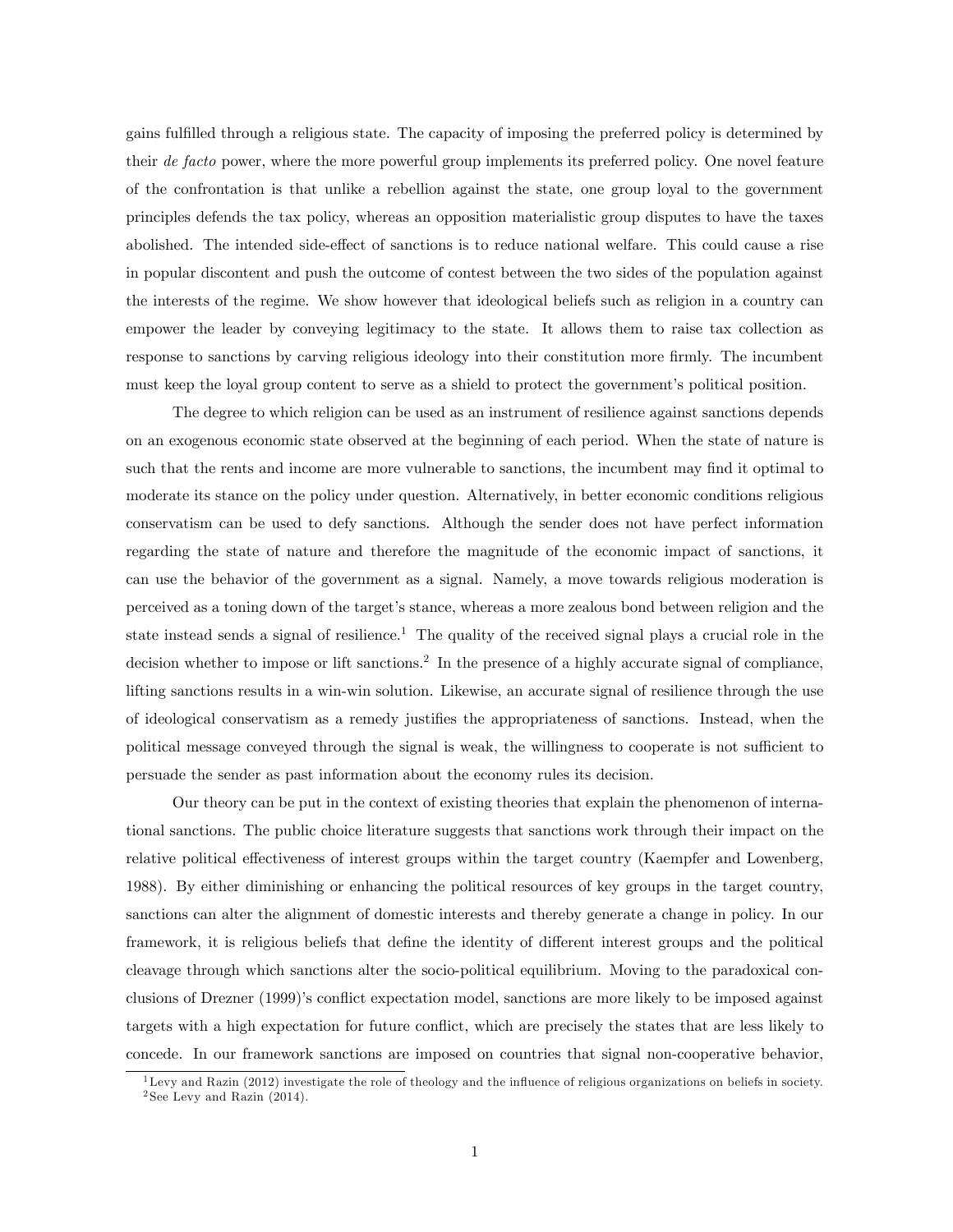which are precisely the states resilient against sanctions. Finally, in a world of perfect information, a sanction would never be implemented. If it is deemed effective the threat translates into immediate compliance by the target, and if ineffective then sanctions would never be threatened in the first place (Eaton and Engers, 1999). Our theory contributes to the three branches by bringing together the reaction of an ideologue regime to international sanctions in an environment of conflicting interests within the society and the implications for negotiation efforts by both sides in a world of imperfect information with learning.

In the next section we first introduce the case of Iran as a current example that motivates the study of a possible link between religion and sanctions. Section 3 presents the basics of our model. In Section 4, we solve the internal equilibrium to study the optimal reaction of the target country upon sanctions. The government takes into account the composition of the population with respect to their religious beliefs and loyalty to the system. An analysis of the problem of the sender follows in Section 5 to see how the imposition of sanctions and increased ties between religion and the state reinforce each other. We further find the equilibrium under which compliance (resilience) is followed by lifting (imposing) sanctions. The conclusion discusses robustness and generalizability of the model in relationship to other case studies and explain the importance of religion compared to other ideologies as a tool of resilience against sanctions.

## 2 The Case of Iran

Iran is a nation under the spotlight these days for its renewed negotiation efforts with the West regarding its nuclear program. The aim is to lift the existing economic sanctions, which are not a new phenomenon to the Iranian government and population. Since the 1979 revolution, different types of sanctions have been put to force in order to change the Islamic republic's hostile position towards the West. The sanctions were tightened by the US and increasingly supported by the rest of the world in 2012 leading to a change in the turn of events after Iran's 2013 elections. Iran's geographically strategic position in the Persian gulf makes it a crucial player as the region holds the largest share of the world's oil and gas reserves. The same position makes Iran, at least theoretically, more vulnerable to any type of sanctions. Iran is a rentier state which almost fully relies on oil to run its economy.<sup>3</sup>

Nevertheless, sanctions have not only fallen short of achieving their goals in the case of Iran, but have instead bolstered the regime by further stabilizing their roots and empowering their policies. The most plausible instrument in the hands of the Islamic republic is exactly what the name suggests: religious ideology which unites the government and the religious fraction of the population in keeping the concept of religion in the state. Our model can be used to explain that as long as the ideology is strong among the population, sanctions fail. This is in line with Hakimian (2012) stating that ideologue regimes

<sup>3</sup> See Bjorvatn and Selvik (2008) and Bjorvatn, Farzanegan and Schneider (2013) for analyses of political competition and rent-seeking within the system for the specific case of Iran.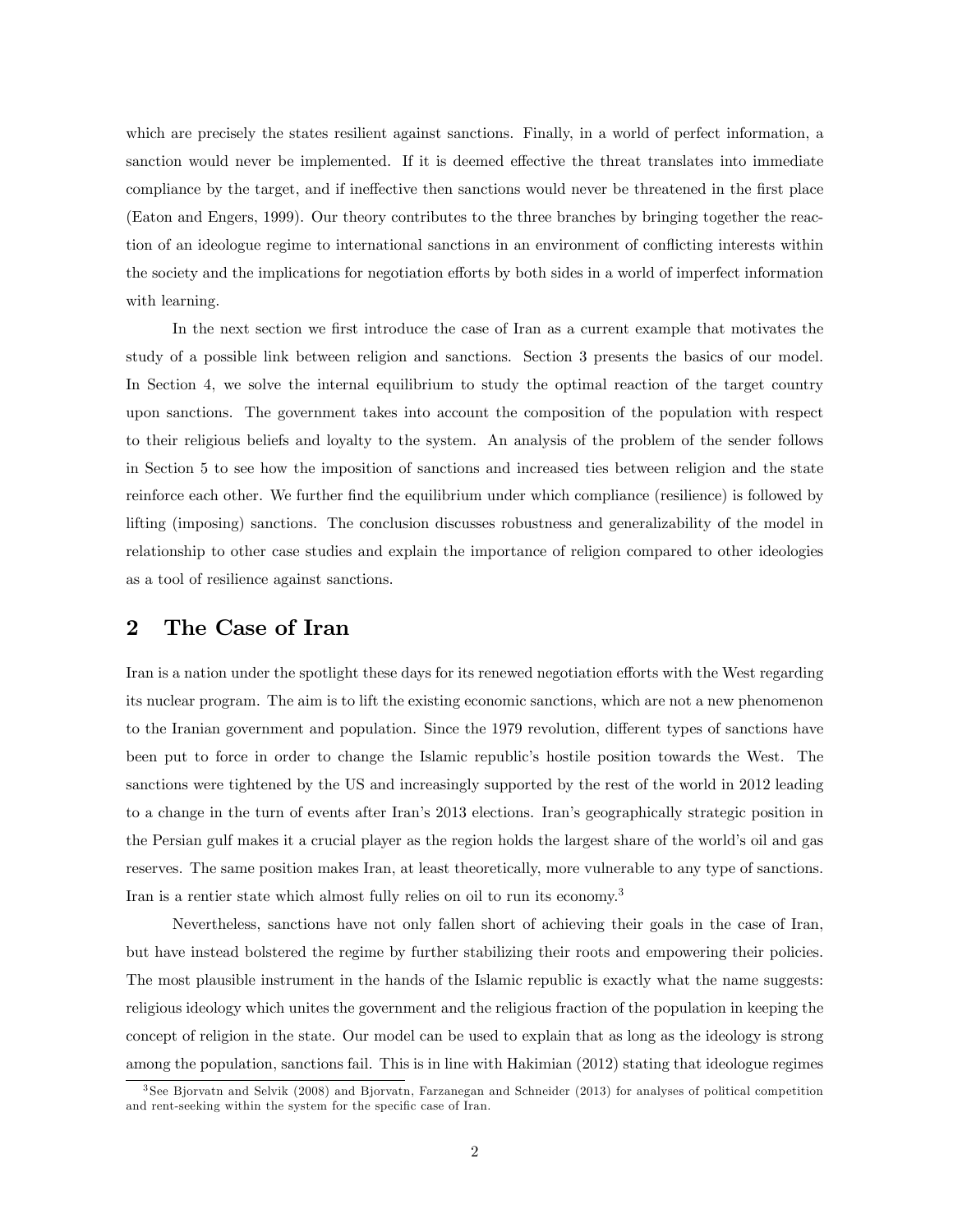like Iran tend to have a high pain threshold and may be willing to take a big hit against their population without yielding their international stance. Only upon extreme economic hardship a government may be obliged to alter its behavior. For example, worldwide sanctions against Iran had a surprising and immediate success after the expansive EU sanctions came into effect in July 2013. A policy of threats has since been replaced by a policy of smiles in order to signal the nation's sincerity towards cooperation. Can this be by chance, or can the logic be explained by an arithmetic interaction between the West, the state of Iran, and the population? According to president Rouhani, "international politics is no longer a zero-sum game but a multi-dimensional arena where cooperation and competition often occur simultaneously" (Rouhani, 2013).

Iran can influence the perception of the rest of the world by its actions. The economic and Önancial environment in Iran have had an ambiguous character as the relevant Ögures are at times not reported to international organizations or even within the country. The West must therefore evaluate the circumstances through signals sent from Iranís part. A clear form of a signal of moderation can be deduced from the President in power. Other forms of signal are the choice of the negotiation team, their foreign policy during the negotiations (or English proficiency), and the degree of conservatism in internal policies. The recently elected president of Iran, with a relatively more moderate approach than his predecessor, has announced that he has carte blanche regarding the diplomacy with the West to reach a solution with the aim to dissolve the existing sanctions. President Rouhani's carte blanche, for example, serves as a signal of a softening trend in Iranís stance in the negotiations. These initiatives are designed to build a certain degree of trust, and could be viewed positively by the rest of the world depending on the accuracy of the signal. Lifting sanctions in a framework of asymmetric information may therefore occur if Iranís signal succeeds in switching the policy of the West.

## 3 Model

This section introduces the basics of a general model of sanctions, where the world consists of a target country, composed of citizens and an incumbent government, plus the imposing country, to which we refer to as the sender hereafter. As a result of a disagreement between the two sides, the sender is in the position to put potential sanctions on the target country to create hardship and force the regime to cave into pressure and change behavior. The goal of economic sanctions is in general thought to be to achieve an objective by means of reducing government rents, as well as the standards of living in order to provoke rebellion or social implosion by creating discontent among the population. This can be achieved for instance through a reduced (limited) exports of natural resources (oil), a devaluation of the currency, increased ináation, or the unavailability of certain consumption goods (Farzanegan, 2013).

Time is discrete and infinite, indexed by  $t \geq 1$ . At time t, there exist two possible exogenous states of nature  $x_t \in \{0, 1\}$  that govern the magnitude of the economic impact of sanctions, which in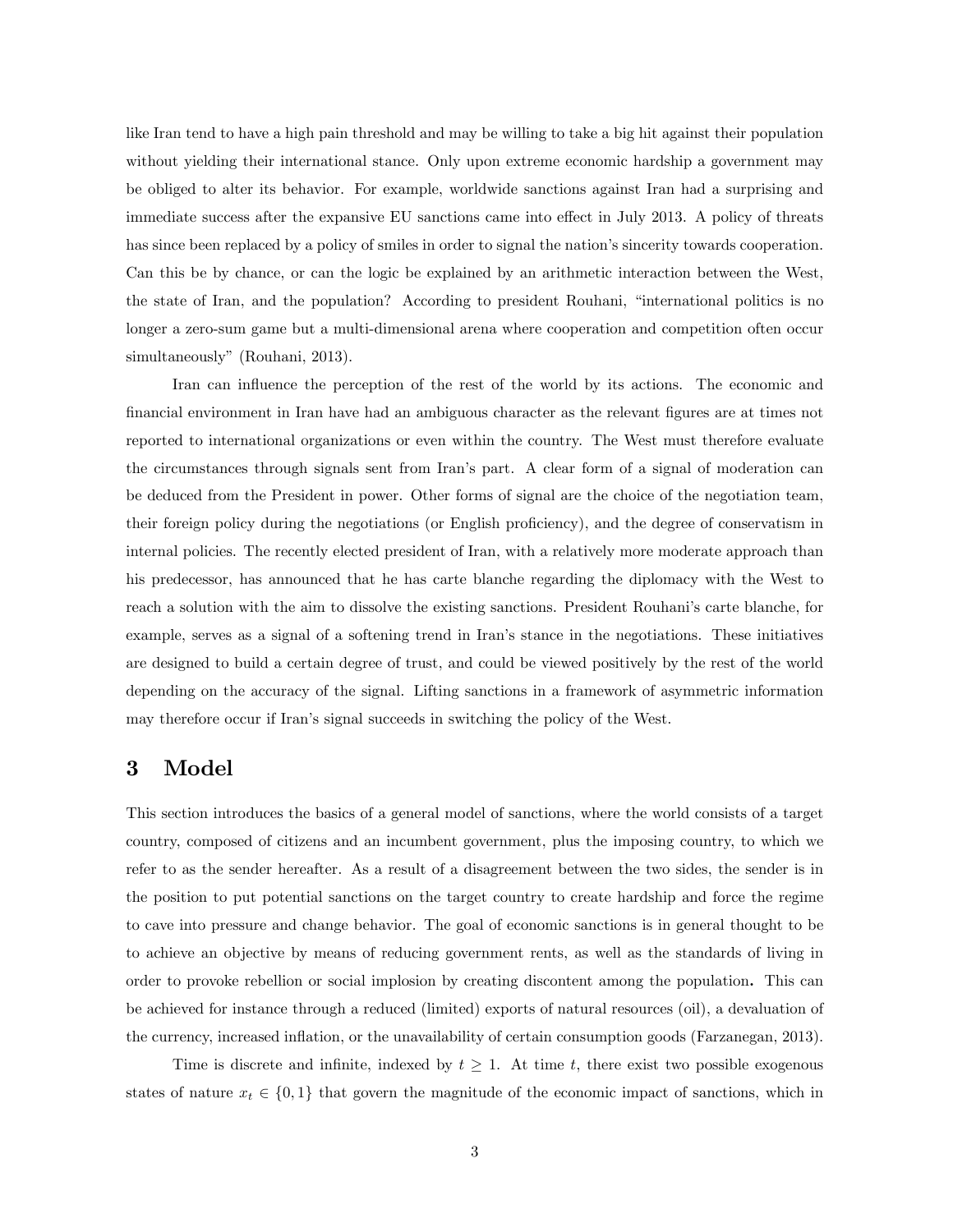essence determine the intentions of the target country whether or not to comply. In a bad economic state of nature,  $x_t = 0$ , costs of conceding is lower than the potential damages from sanctions, whereas the opposite holds for  $x_t = 1$ . On reasonable ground, only the target country has perfect access to this information. The sender instead speculates the state of nature by observing the persistency of the phenomenon,  $\rho_i$ , assumed for simplicity to be Markovian and dependent of the current state, i.e.,  $Pr(x_t = i | x_{t-1} = i) = \rho_i$ .<sup>4</sup>

A policy decision  $s_t \in S_t$  on whether or not to impose a sanction is taken by the sender at time  $t \in \{1, ..., T\}$ . We limit the analysis to the case where the option is binary, i.e.  $S_t \in \{0, 1\}$ . The utility derived by the sender from the implementation of a sanction is assumed to be state-dependent so that the policy action  $s_t = 1$  is preferred in state of the world  $x_t = 1$ , while the opposite  $s_t = 0$  is true for the state  $x_t = 0$ . Since the sender cannot fully perceive the potential effect of sanctions, its preferences can be represented by the following von Neumann-Morgenstern utility function:

$$
W(s_t, x_t) \iff \begin{cases} 1 \text{ if } s_t = x_t, \\ 0 \text{ otherwise.} \end{cases}
$$
 (1)

The utility function in (1) captures the loss brought about by a wrong decision or symmetrically the value of a correct decision. The main objective is thus to implement the appropriate policy in terms of sanctions which amounts to guessing the target countryís intentions to cooperate. This could, for example, apply to a resolution of a stand-off being good for the whole world  $(s_t = 0, x_t = 0)$ , or a walk-out by the target country from any potential negotiation followed by activities potentially harmful for the world even if this was not its original intentions ( $s_t = 1, x_t = 0$ ). In addition, implementing sanctions  $(s_t = 1)$  entails a cost,  $c \in [0, 1]$ , to the imposing side. This could for instance reflect reduced trade or high prices of natural resources (oil) as a result of reduced access precisely due to sanctions (Farmer, 2000).

Following Cosgel and Miceli (2009), we characterize the role of ideology by focusing on the provision of religion by the state. We extend their framework to a political economy setting by dividing the society into two segments, the materialistic type  $A$  and the religious type  $B$ , comprising a fraction  $1 - \lambda$  and  $\lambda$  of the total population (normalized to one) respectively. Type A only derives utility from composite consumption  $C$ , whereas the utility of type  $B$  also contains a non-pecuniary component to which we refer to as religious ideology. This group supports and gains from the supply of religious laws, goods and services  $\xi$  by the government. The utility of a representative agent in each group at time t is therefore given by:

$$
U_t^A = C_t,
$$
  
\n
$$
U_t^B = C_t + u(\xi_t),
$$
\n(2)

<sup>&</sup>lt;sup>4</sup>We assume a positive initial probability  $Pr\{x_1 = i\} = \rho$  of starting in one state of nature or the other.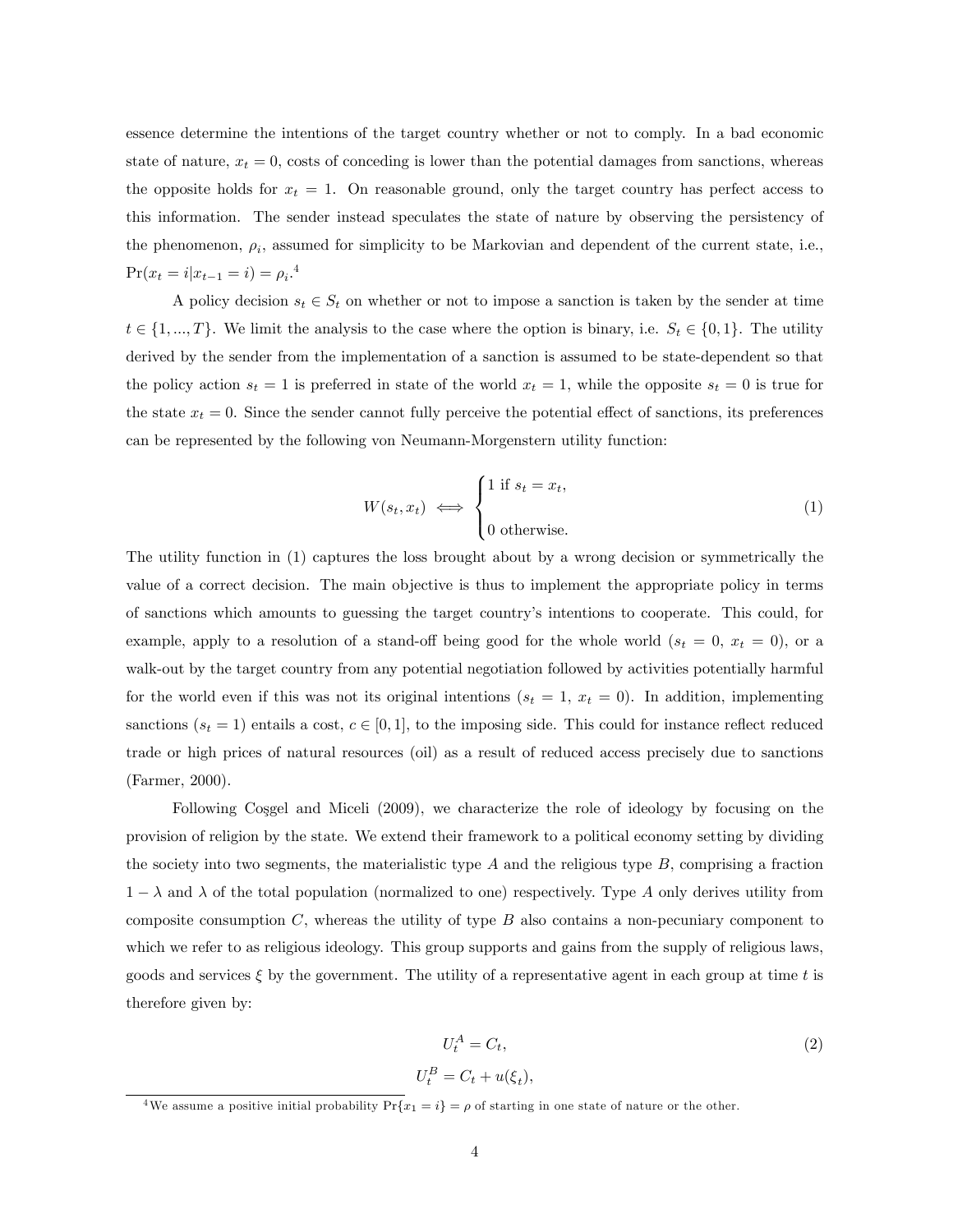where  $u' > 0$ ,  $u'' < 0$ . The utility of the religious group is increasing in the fact that their (religious) ideology is backed by the government. Each citizen is endowed with wealth (income)  $Y_t(s)$ , where  $\frac{\partial Y_t(s)}{\partial s}$  < 0 represents the burden of sanctions on the people. An amount  $T_t$  of income is expropriated by the government as taxes so that:

$$
C_t = Y_t(s) - T_t.
$$
\n<sup>(3)</sup>

The type  $A$  agents prefer not to pay any taxes as they do not benefit from the provision of religion by the state.

A pool of politicians, as a representative government, maximize national income in terms of rents,  $R_t(s)$ , where  $\frac{\partial R_t(s)}{\partial s} < 0$  represents the burden of sanctions on the state, as well as taxes expropriated from the population  $T$ . Consequently, the utility of the government at time  $t$  adds up to

$$
V_t = R_t(s)^\alpha [T(1 - \delta(\lambda \xi_t))]^{1-\alpha} - \gamma(\xi_t), \tag{4}
$$

where  $\gamma(\xi_t)$  is the cost of providing religious goods to the society, and  $\alpha$  represents the importance of the two sources of income, rents and taxes respectively. A rentier state would for example more dependent on rents and less on a tax system. Additionally, in the spirit of Cosgel and Miceli (2009),  $\delta(\lambda \xi_t) \in [0, 1]$ is the cost of taxation in terms of enforcement due to the resistance of citizens having their property confiscated. Here, this cost is lower the more religion provides legitimacy for taxation, or when a higher proportion of the population is religious oriented:  $\delta_{\xi_t} < 0$ ,  $\delta_{\lambda} < 0$ . The government optimizes its stance by partially taking into account the necessities of the society. Its agenda therefore includes elements that are contingent on the economic conditions brought about as a consequence of sanctions. Thus, depending on whether sanctions have a potentially high or low impact on the economy, i.e. on rents and income, they assess the economic state of nature that prevails in  $t: x_t = 1$  reflects prosperous economic conditions and resilience against sanctions and  $x_t = 0$  depicts economic hardship and vulnerability to sanctions, such that  $\Big|$  $\frac{\partial R_t(s)}{\partial s}|_{x_t=0}$  $\vert$  >  $\vert$  $\frac{\partial R_t(s)}{\partial s}|_{x_t=1}$  $\Big\vert$  and  $\Big\vert$  $\frac{\partial Y_t(s)}{\partial s}|_{x_t=0}$  $\vert$  >  $\vert$  $\frac{\partial Y_t(s)}{\partial s}|_{x_t=1}$   .

Prior to the decision at each time t, the sender receives an imperfect signal  $r_t \in \{0, 1\}$  related to a change in the extent to which religion is merged with the state, or the level of theocracy. Namely,

**Definition 1** A move towards more conservative ideologies (an increase in  $\xi_t$ ) is perceived by the sender as lower intentions to comply  $(r_t = 1)$ , whereas a step towards religious moderation (a lower  $\xi_t$ ) brings an optimistic signal of  $r_t = 0$ .

Definition 1 states that an increase in the objectionable policy of the target country is viewed by the sender as a signal of defiance. More conservative ideologies here is viewed as extremism as it entails expropriation from the population, discrimination in the society, and thereby a stubborn response to the conditions set by the sender to lift sanctions. This signal is drawn from a state-dependent Bernoulli distribution and is independent conditional on the current state with the following stochastic property: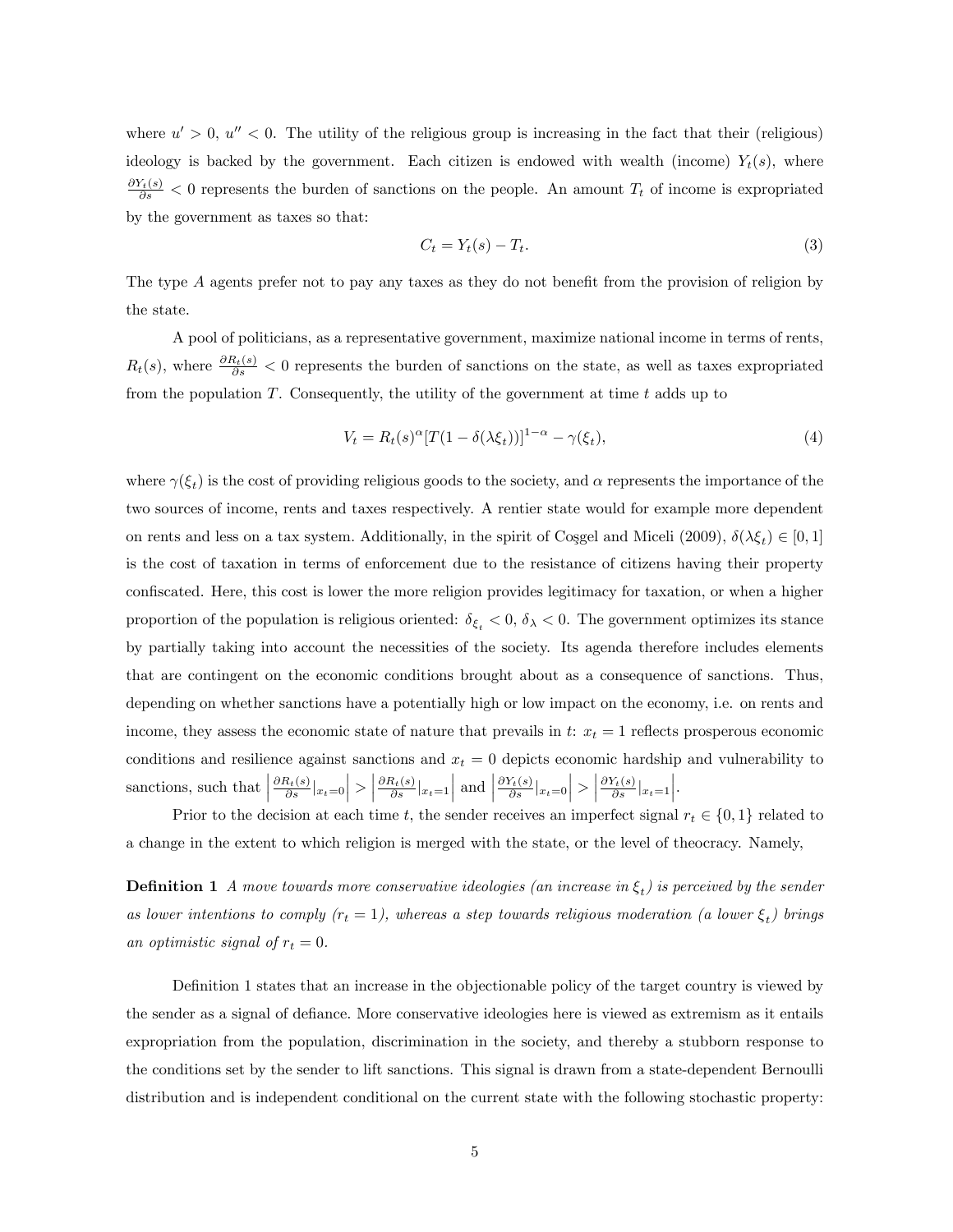$$
\Pr\{r_t = i | x_t = i\} = \mu \text{ for } i \in \{0, 1\},
$$
  
\n
$$
\Pr\{r_t = i | x_t \neq i\} = 1 - \mu \text{ for } i \in \{0, 1\},
$$
\n(5)

depicting the informational environment and  $\mu$  defines the quality (accuracy) of the signal, assumed to be bounded, i.e.  $\mu \in [0, 1]$ .

The timing of the events in each period  $t$  is as follows:

- 1. Nature decides the economic state  $x_t$  (i.e., good or bad economic conditions).
- 2. The target observes the state of nature and chooses the optimal level of religious ideology in the state  $\xi_t$ .
- 3. The two parts of the society confront to implement their preferred policy.
- 4. The sender evaluates the signal sent by the target country and decides whether to impose or lift sanctions.

### 4 The Target Country

#### 4.1 Confrontation among the Population

We analyze a situation in which the target government attempts to compensate the losses in the value of its natural resources caused by sanctions through tax expropriation. The incumbent is however constrained to keep the faction in favor of religious offerings sufficiently well-off for the taxation to go through. We refer to this minimum satisfactory level of utility that keeps type  $B$  loyal to the state as  $U$ . The government must hence maximize utility given the participation constraint of the religious type:

$$
U_t^B > \bar{U} \ge Y_t(s),\tag{6}
$$

where the first inequality secures the loyalty of the group devoted to religion in defending the government and its taxation practices against potential opposition by the rest of the population. In this set-up, note that the materialists never reach the minimum utility level  $\bar{U}$  and are therefore always resistant to contribute to the government, i.e.  $U_t^A < \bar{U} \Rightarrow U_t^A < U_t^B$ . This ensures that due to a rise of ideology within the country (as a result of the optimal policy), the religious type  $B$  is always satisfied to defend the policy against type A. Remaining silent results in the success of the materialists in changing the government policy and switching to an environment without taxation and religion provision by the state, which yields an equal utility for the whole population equal to their income:  $U_t^A = U_t^B = Y_t(s)$ . It thus guarantees that their utility post-confrontation is higher than what it would be if they remain passive since  $u(\xi_t) > T_t$ .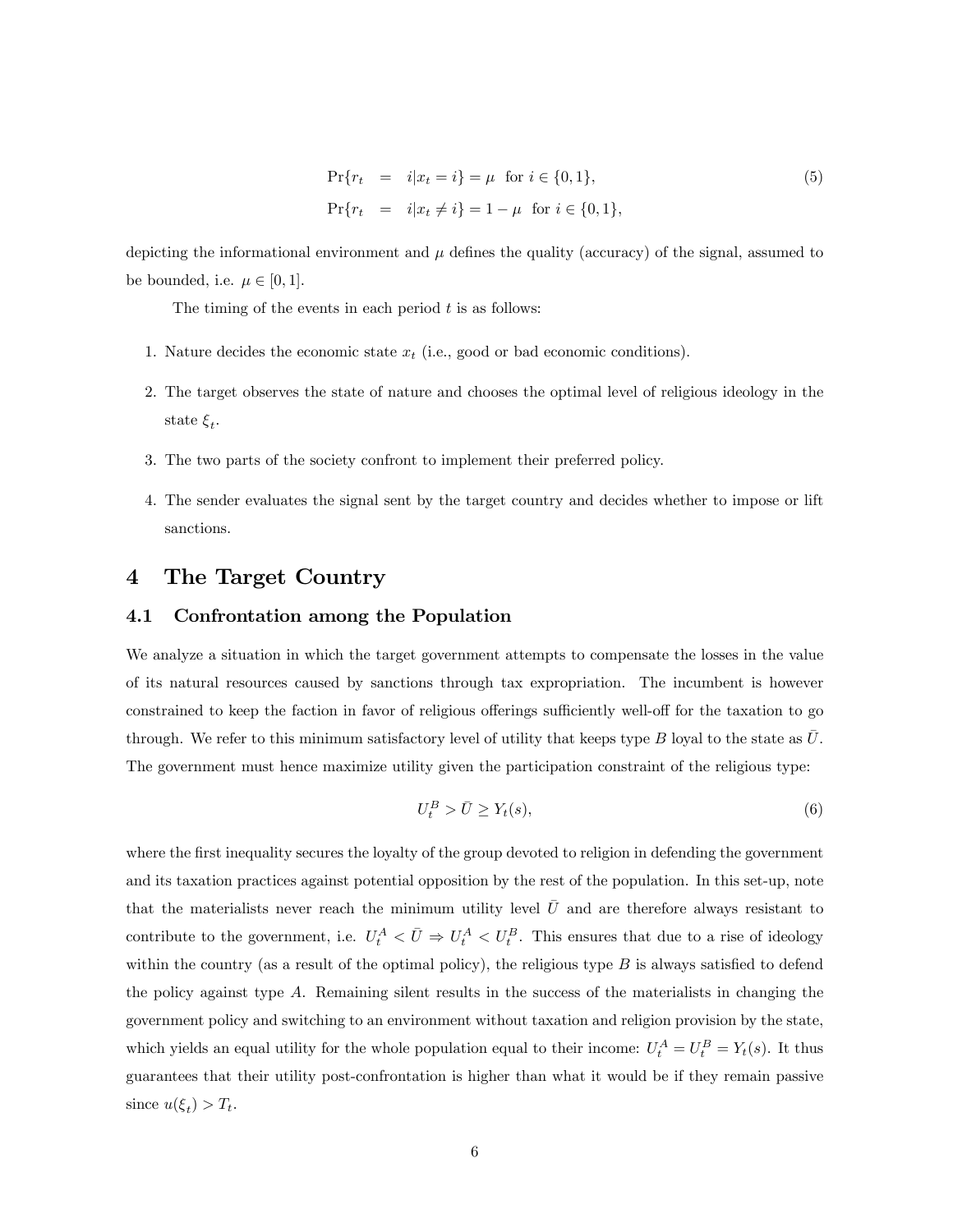If the participation constraint  $(6)$  is satisfied, the two sides of the population meet to implement their preferred policies after the level of state-provided religion,  $\hat{\zeta}_t$ , is decided at the beginning of each period.<sup>5</sup> We assume that the power of the two sides is represented by a linear contest success function  $F_t$ proportional to their size and their well-being:  $F_t^A(\lambda, U_t^A) = (1-\lambda)(\bar{U} - U_t^A)$  and  $F_t^B(\lambda, U_t^B) = \lambda(U_t^B - \bar{U})$ respectively. Prospects of success of each group is increasing in its own size, i.e.  $\frac{\partial F_t^A(.)}{\partial \lambda} < 0$ ,  $\frac{\partial F_t^B(.)}{\partial \lambda} > 0$ . In addition, group A has more incentives to change the tax policy the further away it puts them from U, and group  $B$  has more incentives to protect the policy the more benefits it brings them with respect to  $\bar{U}$ . In other words, a lower  $U_t^A$  provokes type A to fight more viciously in a confrontation, whereas a higher  $U_t^B$  induces type B to stand more strongly against them to protect the *status quo*. More precisely, the definitions of  $U_t^A$  and  $U_t^B$  from (2) reveal that more ideology  $u(\xi_t)$  increases the incentives of the religious to defend the dual system of taxes and religious provision by the state, whereas a lower income  $Y_t(s)$  increases the discontent of both groups due to the lower consumption possibilities. A reduced  $Y_t(s)$  therefore increases the incentives of the materialists to challenge and *decreases* the inspiration of the religious to stand against them. The properties of the contest success function can be summarized as  $\frac{\partial F_t^A(.)}{\partial Y_t(s)} < 0$ ,  $\frac{\partial F_t^B(.)}{\partial Y_t(s)} > 0$ ,  $\frac{\partial F_t^B(.)}{\partial u(\xi_t)}$  $\frac{\partial P_t(x)}{\partial u(\xi_t)} > 0$ . Thus, the second constraint faced by the government when optimizing the level of religion provision is

$$
F_t^B(\lambda, U_t^B) \ge F_t^A(\lambda, U_t^A). \tag{7}
$$

Whether sanctions succeed or fail therefore depends on how  $F_t^A(\lambda, U_t^A)$  and  $F_t^B(\lambda, U_t^B)$  are affected with the imposition of sanctions and whether the condition in (7) is feasible.  $F_t^B(.)$  is more likely to surpass  $F_t^A(.)$  when (i) the proportion of the population who are religious,  $\lambda$ , is large, (ii) the extent to which they appreciate religion or their level of beliefs,  $u(\xi_t)$ , is high.

#### 4.2 The Provision of Religion by the State

At the beginning of each period t, the government sets the optimal level of religion. First, equality in (7) gives a level of taxation equal to

$$
T_t = Y_t(s) + \lambda u(\xi_t) - \bar{U}.\tag{8}
$$

Taking both participation and incentive constraints into account, the government problem can be written as:

$$
\max_{\xi_t} R_t(s)^{\alpha} [T(1 - \delta(\lambda \xi_t))]^{1-\alpha} - \gamma(\xi_t)
$$
\n
$$
\text{s.t. } F_t^B(\lambda, U_t^B) \ge F_t^A(\lambda, U_t^A),
$$
\n
$$
U_t^B > \bar{U}.
$$
\n
$$
(9)
$$

 $5$  See Gershenson (2002) for an alternative framework in which sanction influences civil conflict in a target country.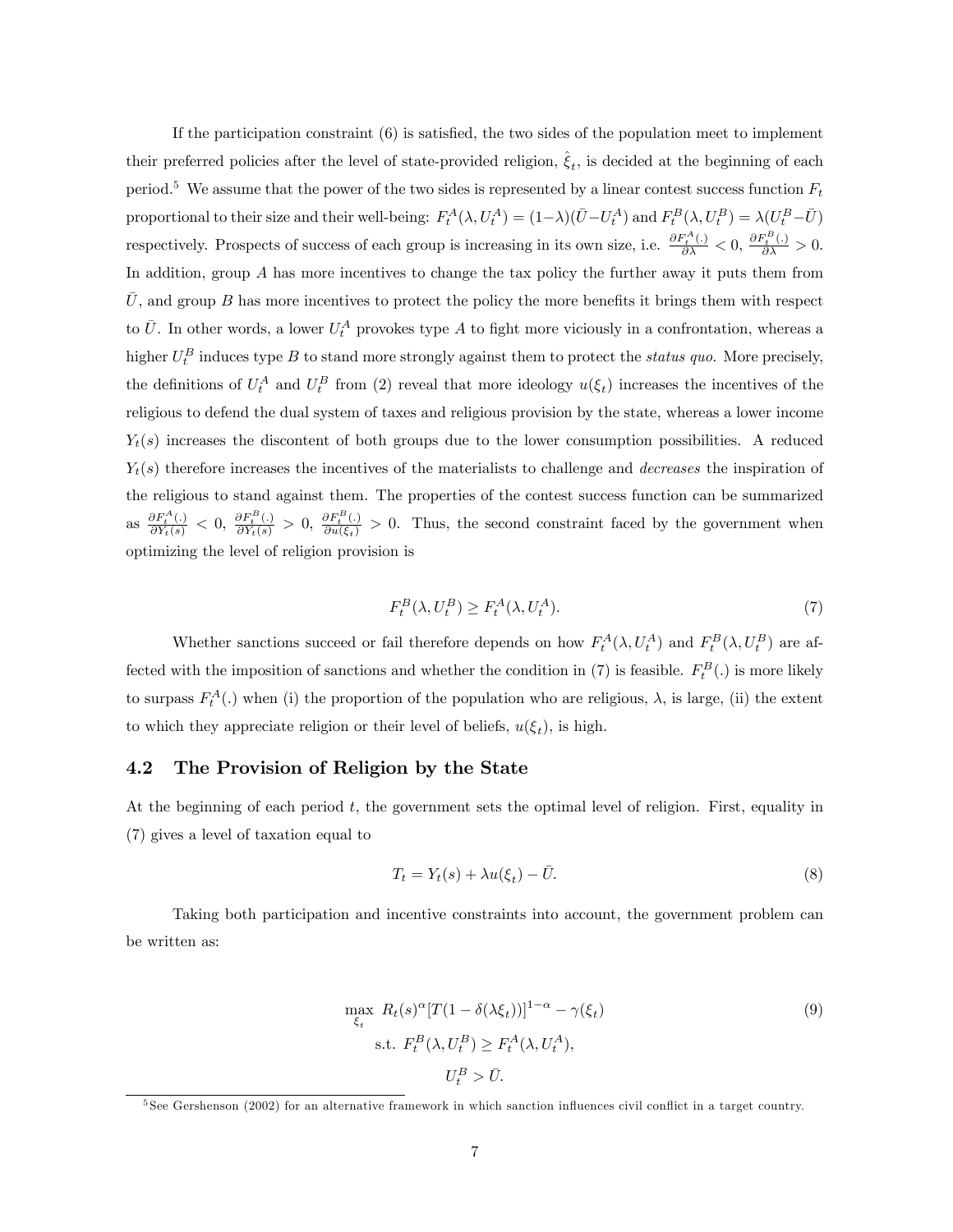According to (9), the government must decide to what extent religion provision must be executed by the state. It follows that:

$$
\hat{\xi}_t \Rightarrow -\frac{\partial s_t}{\partial \xi_t} \left\{ \underbrace{\frac{\partial R_t(s)}{\partial s} \frac{\alpha}{(1-\alpha)} \frac{T_t(1-\delta(\lambda \xi_t))}{R_t(s)}}_{\text{effect of sancion on rents}} + \underbrace{\frac{\partial Y_t(s)}{\partial s} [1-\delta(\lambda \xi_t)]}_{\text{effect of sancition on income}} \right\} + \gamma'(\xi_t) = \underbrace{\lambda \left\{ u'(\xi_t) [1-\delta(\lambda \xi_t)] - T_t \delta'(\lambda \xi_t) \right\}}_{\text{religisisty}}.
$$
\n(10)

#### **P** roof. See the Appendix. ■

Marginal costs and marginal benefits of providing religion must be equal. The left-hand-side indicates the state's marginal cost of religious provision through its relevance in provoking sanctions  $(\frac{\partial s_t}{\partial \xi_t})$  and its subsequent impact on rents and income, while the right-hand-side contains the marginal benefits of religion that arise from increasing the utility of the religious type and facilitating taxation. If the marginal costs of providing an additional unit of religion is higher (lower) than its marginal benefits, then it is optimal to introduce a more moderate (conservative) ideology by the state. The magnitude of the marginal costs depends on the economic state of nature revealed in the Örst stage of the game. It also depends on the probability that religion can play a role in influencing the policy of sanctions, which is directly correlated with  $\mu$  from (5). Examining (10) reveals some comparative statics that are summarized in the following Lemma:

**Lemma 1** It is more costly to increase the provision of religious ideology by the state when  $(i)$  religion is highly relevant in the decision of the sender to impose sanctions, high  $\frac{\partial s_t}{\partial \xi_t}$ , (ii) the economic state in the target has revealed  $x_t = 0$ , high  $\frac{\partial R_t(s)}{\partial s}$  and  $\frac{\partial Y_t(s)}{\partial s}$ , (iii) there is high dependence on natural resource (oil) rents, high  $\alpha$ . Providing religion is instead more beneficial when (i) there is a large effect of religion on the utility of type B, high  $u'(\xi_t)$ , (ii) there is a large effect of religion on facilitating tax collection, high  $\delta'(\lambda \xi_t)$ , (iii) a high proportion of the society is religious, high  $\lambda$ .

**P** roof. Follows directly from expression (10).

#### 4.3 The Impact of Sanctions

We start by observing that incentive and the participation constraints in  $(6)$  and  $(7)$  must be satisfied for ideology to play an active role in the first place. We can therefore state:

Lemma 2 Religious provision by the state can be used as a tool for resilience against sanctions when the proportion of the religious type in the country,  $\lambda$ , or the intensity of their religious values  $u(\xi_t)$  are large.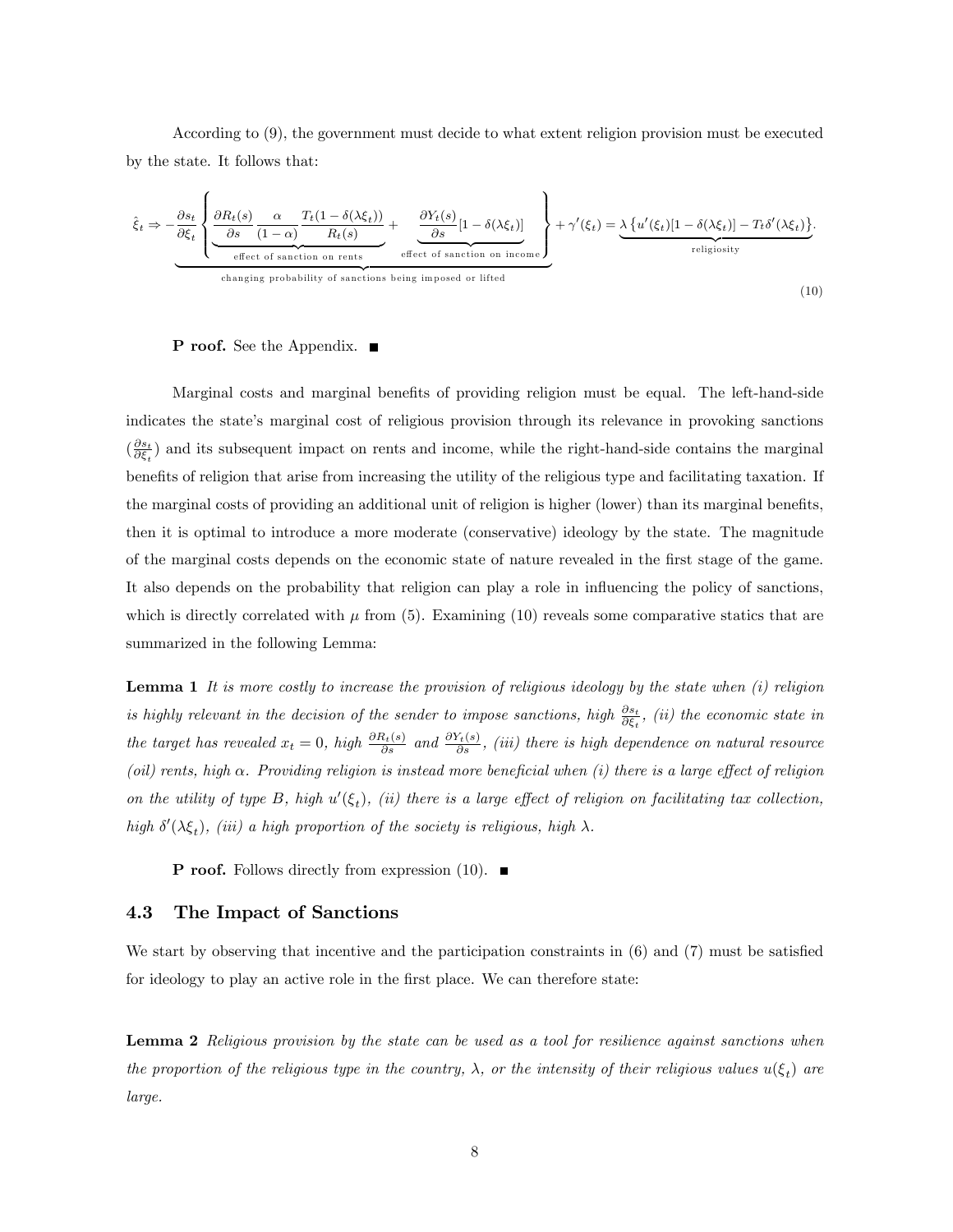**P** roof. Looking at conditions  $(6)$  and  $(7)$ , and the definitions of the contest success functions  $F_t^A(\lambda, U_t^A) = (1 - \lambda)(\overline{U} - U_t^A)$  and  $F_t^B(\lambda, U_t^B) = \lambda(U_t^B - \overline{U})$ , we can see that they can only be satisfied in the presence of a large  $\lambda$  and/or a large  $u(\xi_t)$ .

Sanctions can instead be deemed effective in societies in which ideologies such as religion do not have a significant role in the population and the state, that is, where  $\lambda$  and  $u(\xi_t)$  take a low value.<sup>6</sup> If this is the case, the government is unable to collect taxes and would not find it optimal to provide religion as long as  $\gamma(\xi_t) > 0$ . To see this suppose a simple setting in which  $\hat{\xi}_t \approx 0$ . In this case there is no reason for the religious to engage in conflict to protect the government because they would not find it optimal to engage in confrontation for any  $T_t > 0$ . Here, ideology does not have an added value, it cannot be used as a device against sanctions and the tax policy cannot be legitimized. This is the only case in which sanctions are perfectly effective independent of the state of nature as they equally create hardship among the whole population leading to cooperation.

At times of sanction the government compensates the religious group with religion to make up for their material loss. This is more convenient when a higher proportion of the society is religious. Likewise, religion is a more powerful tool when  $u(\xi_t)$  is high, otherwise it may be optimal to reduce religion to give a signal of cooperation as a consequence of sanctions. To see the effect of sanctions in the target country, first recall that  $U_t^B \geq U_t^A$  is true as long as taxes are levied and religion is implemented by the state, i.e. when  $T_t[1 - \delta(\lambda \xi_t)] > \gamma(\xi_t)$ . Since  $\overline{U}$  is constant, a reduction in  $Y_t(s)$  in (2) due to sanctions must be compensated by providing a higher level of religion to increase  $u(\xi_t)$ . This is the only way to maintain the loyalty of the group devoted to religion in confronting the rest of the population to defend the government in power and its taxation practices. Sanctions are therefore likely to trigger an increase in the provision of religion in order to make up for the direct losses in natural resource (oil) revenues through taxation.

**Proposition 1** A reduction in rents and income brought about by sanction can be offset by increasing the level of religious provision by the state in order to use expropriation as an alternative source of revenues.

**P** roof. An increase in the LHS of (10) from  $\frac{\partial s_t}{\partial \xi_t}$  $\frac{\partial Y_t(s)}{\partial s}$  and  $\frac{\partial s_t}{\partial \xi_t}$  $\frac{\partial R_t(s)}{\partial s}$  is offset by benefits of religion on the RHS through a rise in the utility of the religious population,  $u'(\xi_t)$ , and more taxation brought about by increased legitimacy,  $T_t \delta'(\lambda \xi_t)$ .

By observing the impact of sanctions on the economy, the government finds itself in one of the two states of nature and evaluates the benefits of religion provision given the impact of sanctions. The impact

 $6$ Associating the aggregate level of secularism in the target country with development would imply that such mechanism would be stronger in less developed countries (higher  $u(\xi_t)$ ). Similarly, a positive relation between religious beliefs and poverty would suggest a more important role for ideology when the proportion of the poor is large in the society (higher  $\lambda$ ).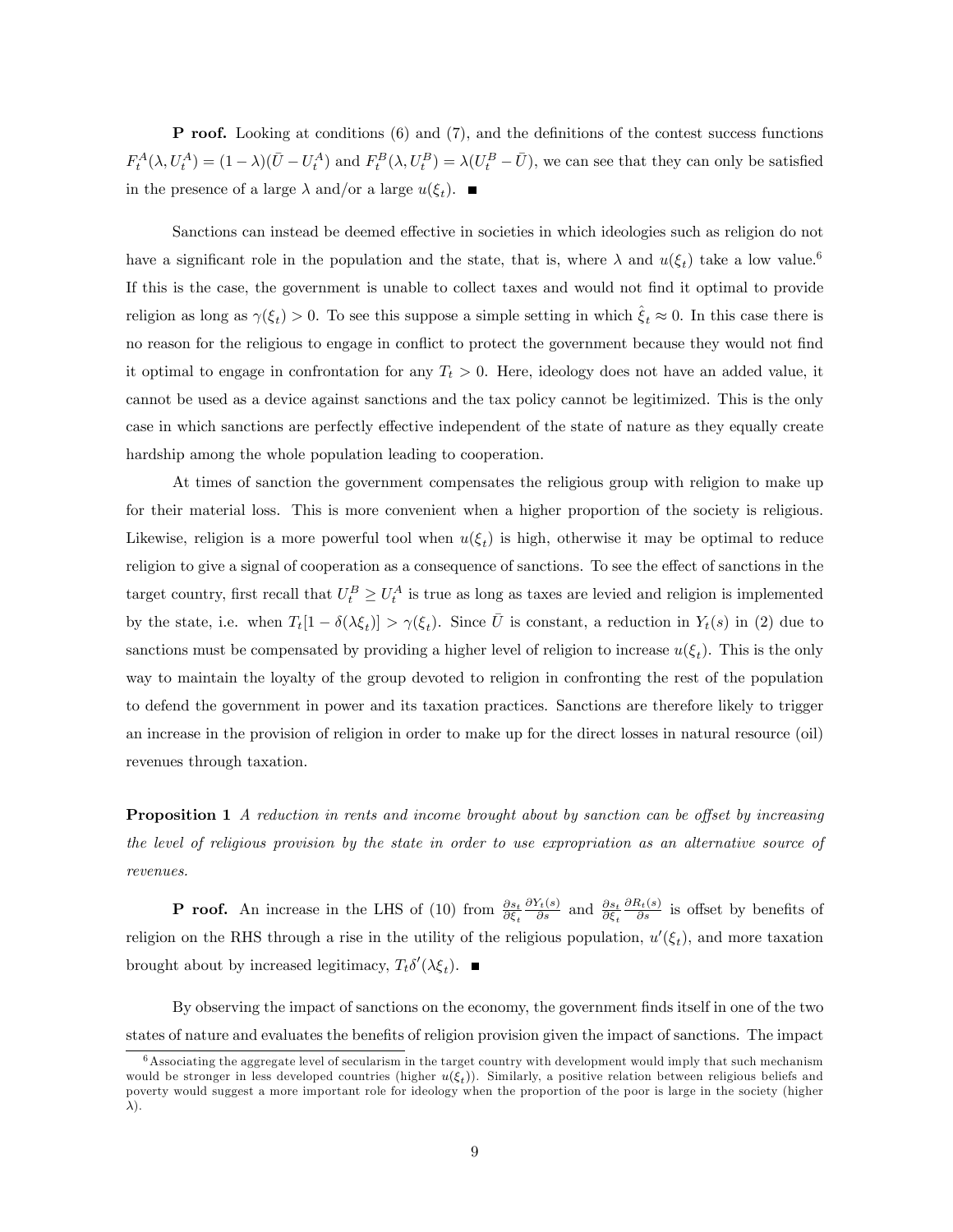suggested in Proposition 1 is more intensive when the state of nature reveals a good economic situation,  $x_t = 1$ , so that sanctions do not drastically decrease rents and income. Under such circumstances costs of expanding religious services are not so high. In this way religion can be used to legitimize taxation in a country where religious ideology has deep roots in the society. On the contrary, under an undesirable state of nature,  $x_t = 0$ , reducing religion is the optimal choice by the government to avoid further sanctions.

**Proposition 2** When sanctions have a small economic impact (low  $\frac{\partial R_t(s)}{\partial s}$  and  $\frac{\partial Y_t(s)}{\partial s}$ ), it is easier to use religious ideology as an instrument to adapt by restoring losses in rents through taxation. When sanctions are detrimental to the economy (high  $\frac{\partial R_t(s)}{\partial s}$  and  $\frac{\partial Y_t(s)}{\partial s}$ ), it is more convenient to reduce religious provision to increase the probability of having sanctions lifted.

**P** roof. See (10) and Lemma 1.  $\blacksquare$ 

Recall from Definition 1 that a subsequent reduction (increase) in taxation  $(T_t)$  and religion  $(\hat{\xi}_t)$ produce a signal of religious moderation (conservatism)  $r_t = 0$  ( $r_t = 1$ ) for the sender, who moves next to choose its optimal policy regarding sanctions.

## 5 The Imposing Country

We now turn to the problem of the sender to explore the link between sanctions and the level of state ideology in an international context. We denote  $\kappa_t(r) = \{r_1, ..., r_{t-1}\}$  as the signals sent by the target country in the past and  $\kappa_t(s) = \{s_1, ..., s_{t-1}\}\$ as the sender's actions in previous periods. Suppose that  $p_t \equiv \Pr(x_t = 1 | \kappa_t(r), \kappa_t(s))$  is the prior belief that the state of the economy in the target country is strong in period  $t$  ( $x_t = 1$ ) conditional on the observed history of actions and signals. Similarly, let  $\tilde{p}_t(r_t, p_t) \equiv \Pr(x_t = 1 | \kappa_t(r), \kappa_t(s), r_t)$  be the posterior belief that the exogenous state is  $x_t = 1$  after the realization of the signal,  $r_t$ . The posterior is used to compute the expected payoffs of the two potential actions in the two states. The sender chooses an action  $s_t$  which gives the highest payoff given the cost of implementing sanctions, c. When the sender receives the signal  $r_t = 1$ , it is optimal to impose a sanction  $(s_t = 1)$  if and only if  $\tilde{p}_t > c$ .

Using a simple application of Bayes' rule, the sender's decision can be expressed according to the prior belief  $p_t$ :

**Proposition 3** In any period  $t$ ,

- for  $p^- \leq p_t \leq p^+$ ,  $s_t = 1$  if and only if  $r_t = 1$ ,
- for  $p_t > p^+$ ,  $s_t = 1$  independent of  $r_t$ .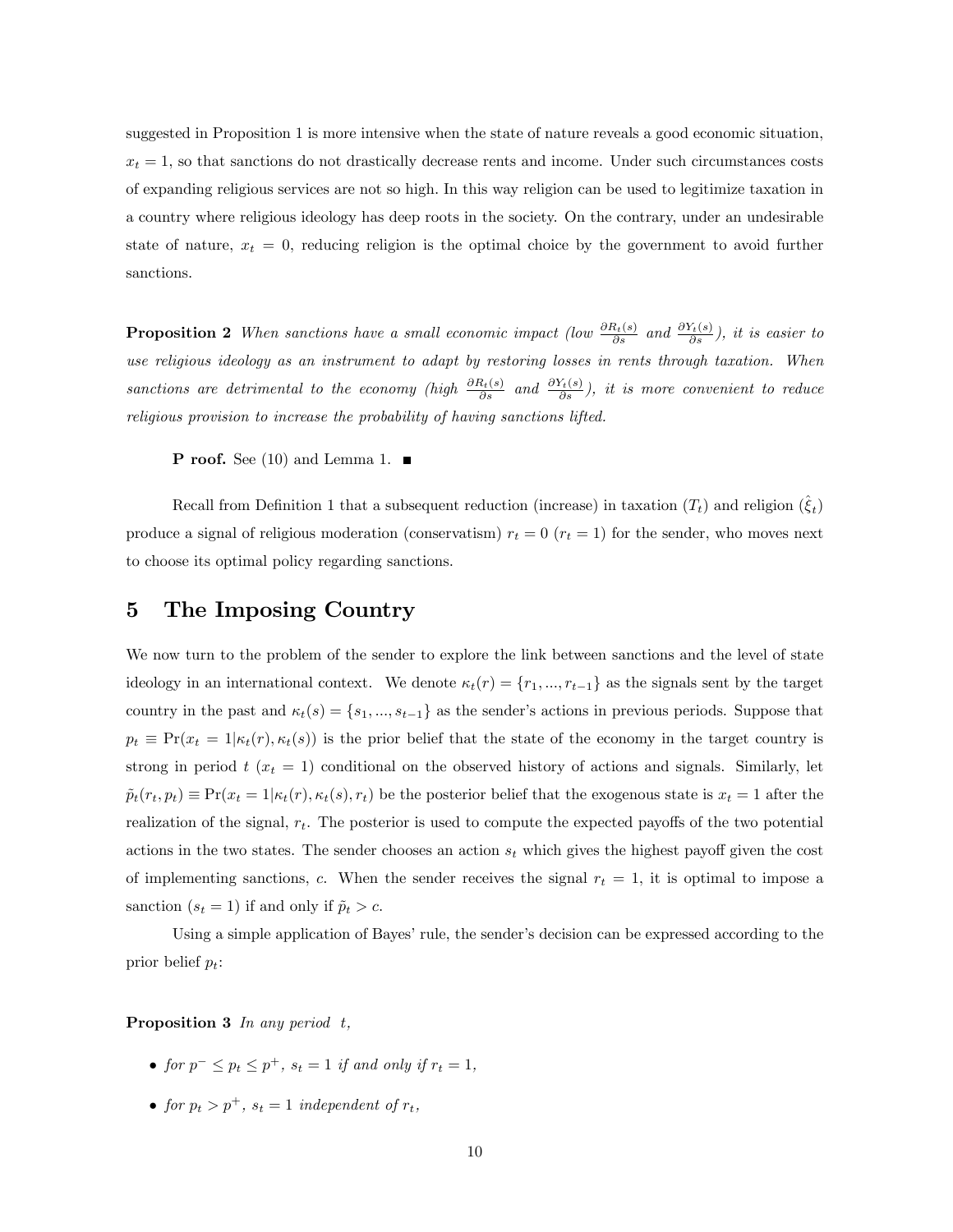• for  $p_t < p^-$ ,  $s_t = 0$  independent of  $r_t$ ,

where

$$
p^- = \frac{(1-\mu)c}{(1-\mu)c + \mu(1-c)}
$$
 and  $p^+ = \frac{\mu c}{\mu c + (1-\mu)(1-c)}$ 

:

P roof. See Appendix. ■

Proposition 3 shows that the new information provided by the signal is irrelevant in altering the policy of the sender if the prior is sufficiently high (low) such that  $p_t > p^+$  ( $p_t < p^-$ ).<sup>7</sup> Alternatively, there exists a learning mechanism if  $p^- \leq p_t \leq p^+$  such that the decision reflects the t-period information  $(s_t = r_t)$ . Since the state of nature is randomly assigned in each period, the main task of the sender is to correctly predict the appropriateness of sanctions. The accuracy of the signal sent by the target country,  $\mu$ , determines the reliability of the new information revealed in period t, and hence the size of the learning area introduced in Proposition 3.<sup>8</sup> This range expands in  $\mu$ , and shifts to the right with c. Together with the persistence of the state of nature,  $\rho_i$ , and c, accuracy determines the sender's action such that

**Proposition 4** When the quality of the signal sent by the target is sufficiently high, i.e.  $\mu > \hat{\mu}(\rho_i, c)$ , the sender decides based on current information (i.e.  $p^- \leq p_t \leq p^+$ ).

#### P roof. See Appendix. ■

We can deduce from Proposition 4 that a sufficiently accurate signal can overcome the role of persistency of the state of the economy in the sender's policy and persuade it to act based on the target's behavior. We can now establish an equilibrium in which the two players optimally choose their actions:

**Proposition 5** When  $\mu > \hat{\mu}$ , learning always generates a win-win strategy in a perfect Bayesian equilibrium:

$$
(a) \ x_t = 1 \iff (\hat{\xi}_t^1; r_t = 1; \mu > \hat{\mu}) \Rightarrow \ p^- \leq p_t \leq p^+ \text{ such that } s_t = 1,
$$
  

$$
(b) \ x_t = 0 \iff (\hat{\xi}_t^0; r_t = 0; \mu > \hat{\mu}) \Rightarrow \ p^- \leq p_t \leq p^+ \text{ such that } s_t = 0,
$$
  

$$
(11)
$$

where we denote  $\hat{\xi}^1_t$  and  $\hat{\xi}^0_t$  as the optimal level of religion respectively in state  $x_t = 1$  and  $x_t = 0$ , and  $\hat{\xi}^1_t > \hat{\xi}^0_t$ .

P roof. The proof directly derives from Proposition 4. ■

Proposition 5 points out that conditional on the state of nature,  $x_t$ , the optimal level of religion  $\hat{\xi}^i_t$  truly reveals the prevailing state of the economy  $(r_t = x_t)$ . If the sender perceives this as a sufficiently

<sup>&</sup>lt;sup>7</sup>This is referred to as an *informational cascade*. See Banerjee (1992) and Bikhchandani, *et al.* (1992).

<sup>&</sup>lt;sup>8</sup> See Moscarini, *et al.* (1998) for more on the mechanism of social learning in a changing world.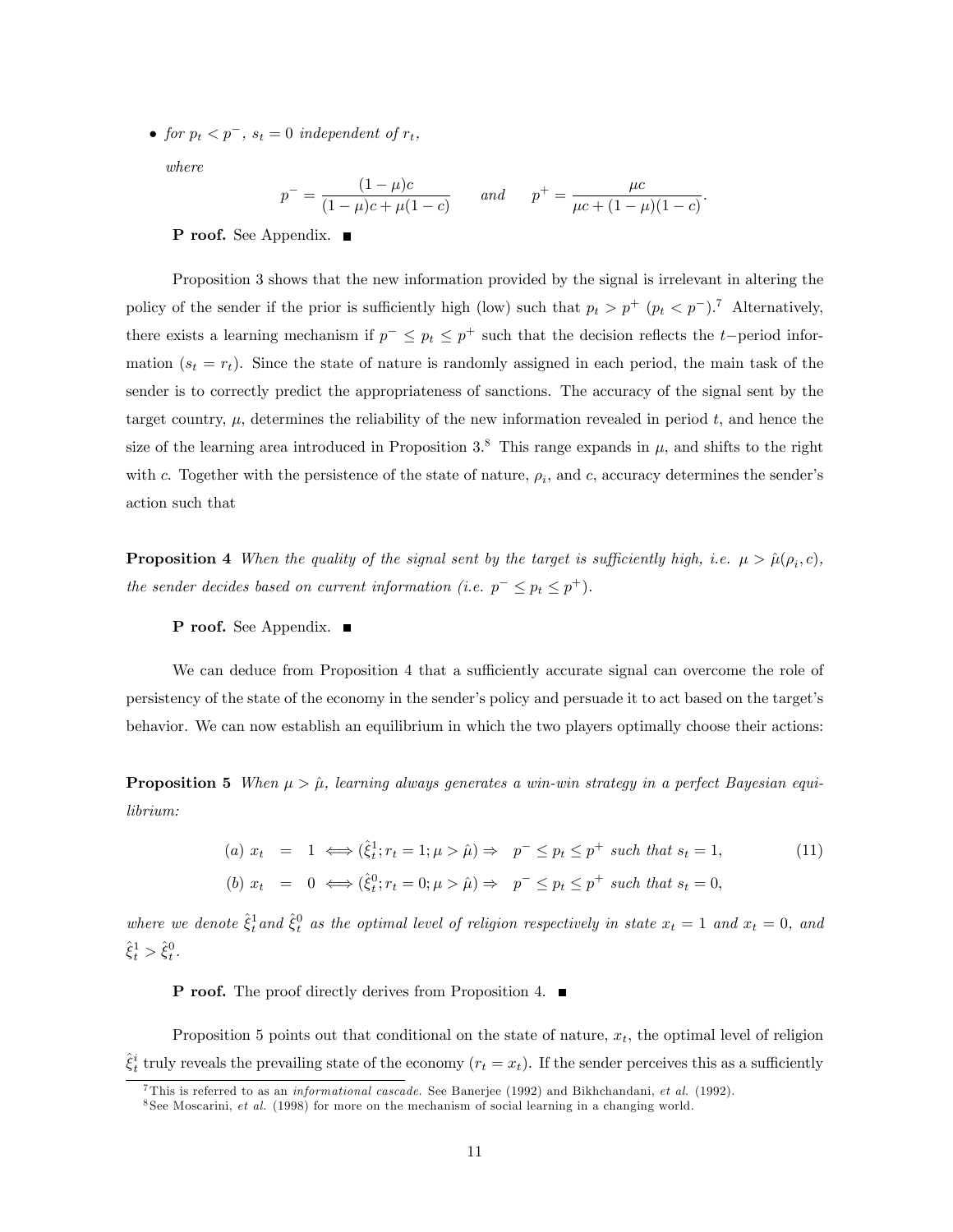accurate signal  $(\mu > \hat{\mu})$ , it revises its beliefs in accordance with the signal received. In this equilibrium the sender gets the maximum payoff since  $s_t = x_t$ , while the target country obtains the highest utility from rents and taxation based on its optimization process. Hence, we denote it as a win-win strategy.

We can conclude that the sender and the target country can reach a win-win equilibrium, given rational behavior by the two sides of the negotiation table. First of all, this setting generates a truthtelling mechanism since the target country never conveys a false signal regarding the state of nature,  $x_t$ , as the latter closely corresponds to its optimal level of religious conservatism  $\hat{\xi}_t$ . It immediately follows that if the target makes a move towards a more moderate ideology, lifting the sanctions is the only move by the sender that can achieve a win-win solution. Similarly, and perhaps paradoxically, a win-win solution can also be reached through a combination of sanctions and resilience.

The learning equilibrium clearly implies that the relevance of information provided by the signal is so high in expected terms that it overcomes the impact of persistency in the state of the economy,  $\rho_i$ . On the contrary, when the latter dominates the effect of the signal, there is no guarantee that the prior of the sender correctly corresponds to the current state of nature:

**Proposition 6** The sender neglects the signal at time t and decides based on past information when  $\mu < \hat{\mu}$ . If the prevailing situation is sanctions, then

$$
(a) \ x_t = 1 \implies (\hat{\xi}_t^1; r_t = 1; \mu < \hat{\mu}) \implies p_t > p^+ \text{ such that } s_t = 1,
$$
\n
$$
(b) \ x_t = 0 \implies (\hat{\xi}_t^0; r_t = 0; \mu < \hat{\mu}) \implies p_t > p^+ \text{ such that } s_t = 1.
$$
\n
$$
(12)
$$

P roof. The proof directly derives from Proposition 4. ■

The idea behind Proposition 6 is that although sending an accurate signal is in the interest of the target country in every period, persistency of the state of nature can work as a force against learning. Here, the sender imposes sanctions irrespective of the signal sent. This action can be the right strategy if  $x_t = 1$ . Nonetheless, if the current state of nature deteriorates to  $x_t = 0$  (after several episodes of  $x = 1$ , then an accurate signal of  $r_t = 0$  fails to persuade the sender to lift sanctions as persistence of resilience contracts the learning equilibrium range. A similar concept holds for  $p_t < p^-$ , where the sender never impose a sanction, i.e.,  $s_t = 0$ , regardless of the signal received.

Figure 1 summarizes Propositions 3-6 and shows the outcome for all combinations of the prior and the state of nature. Looking at the thresholds  $p^+$  and  $p^-$  the figure shows how the learning interval can expand with  $\mu$  and shift to the right with c. The win-win equilibrium takes place in the center region of the Ögure, where the target gives up its objectionable policy to avoid sanctions through diplomacy or sanctions follow as a response to a gesture of defiance. The side regions represent the cases where the senderís decision is based on past information about the state of the economy. On the left, the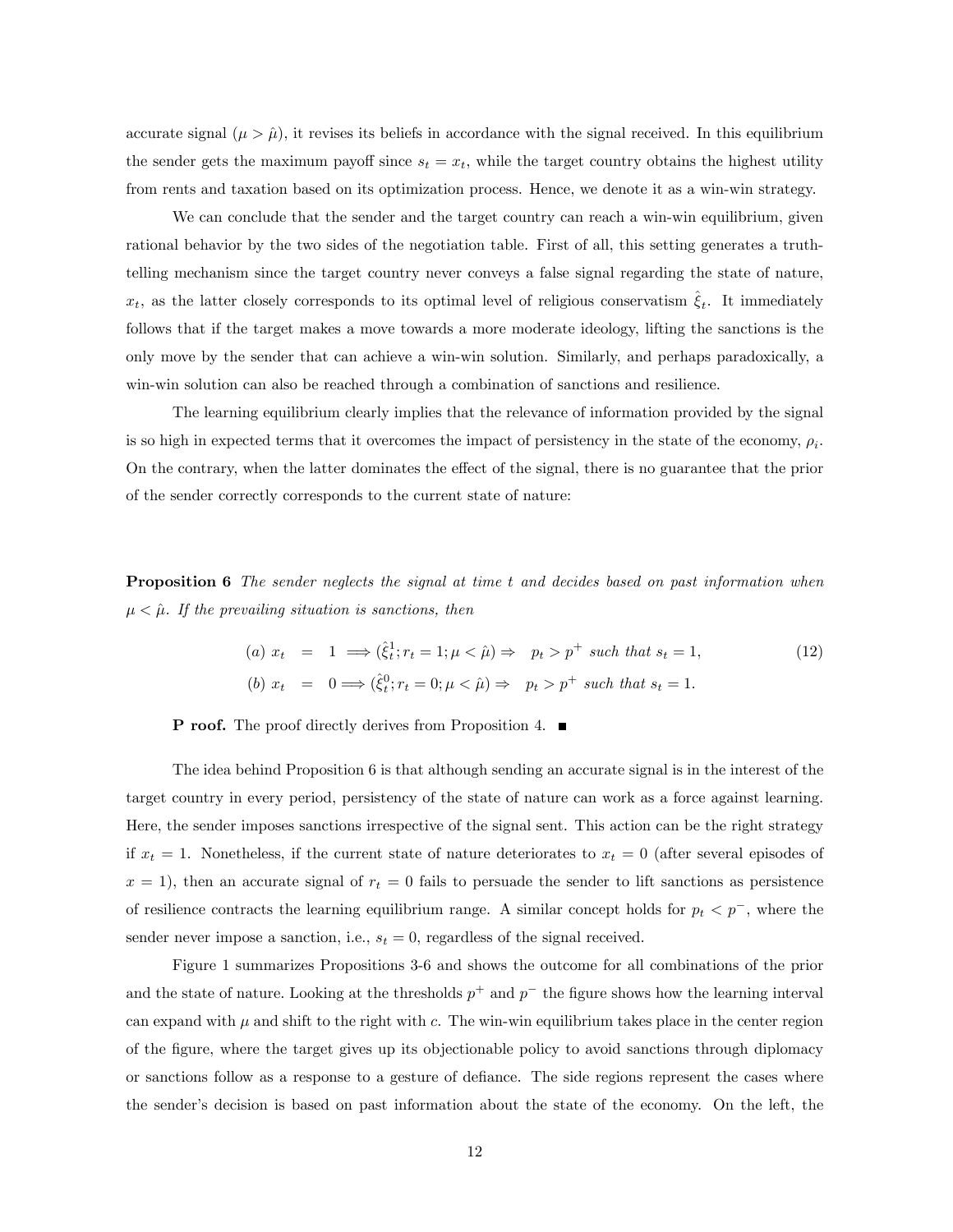

Figure 1: Sanctions, Diplomacy, and Resilience

expectation of vulnerability results in no sanctions, which could be the correct decision when  $x_t = 0$  and misplaced if  $x_t = 1$ . Alternatively, sanctions are always in place on the right side due to the persistence of resilience either as an untimely policy when  $x_t = 0$  or the correct form of punishment if  $x_t = 1$ .

Finally, the analysis falls short of assessing additional options on the table due to the simple binary nature of the sender's utility function. If for example the choice of military attack is incorporated into the model, it would only be reasonable in a situation of stalemate under persisting resilience and sanctions  $(x_t = 1; s_t = 1)$  at the bottom right of the figure. Here the opportunity cost of continuous (ine§ective) containment through sanctions amounts to a one-shot military action that may achieve the job and reduce the risk faced in future periods. In the present model, however, committing a mistake could be very costly, perhaps more than sanctions, since the current state of nature is unobservable.<sup>9</sup>

## 6 Concluding Discussion

Our research has explored how the potential consolidation of religion and state in a theocracy governs the outcome of economic sanctions. In so doing, we showed situations under which political instruments such as sanctions increase the magnitude and the persistence of religious ideology in the target country. In a rentier state, leaning towards such ideology facilitates the regime's task of rent extraction as a substitute

<sup>&</sup>lt;sup>9</sup>The sender would suffer a loss if it attacks when the target is ready to comply, that is when  $x_t = 0$ .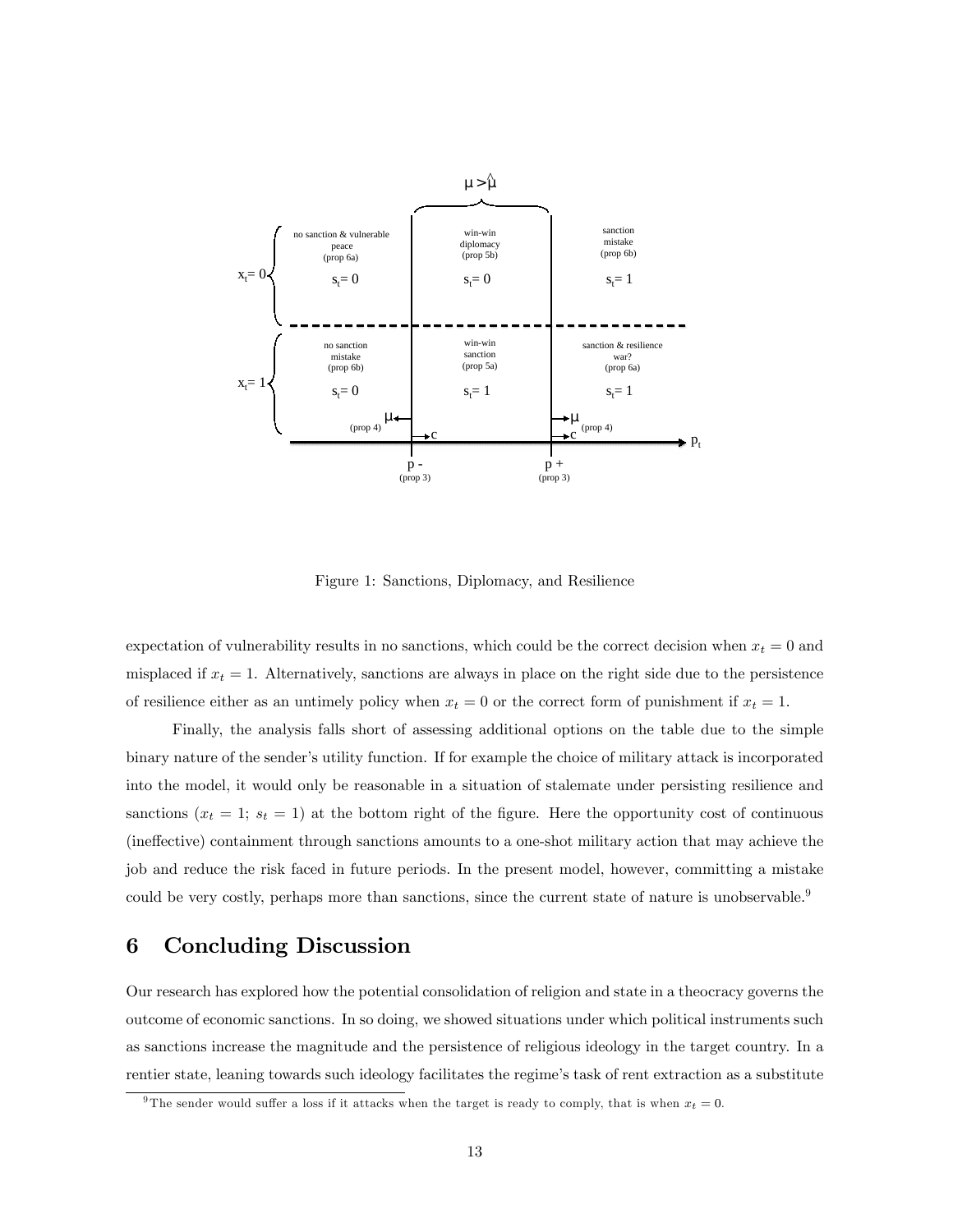for the sanction-caused reduction in rents. Additionally, resorting to religion buys the sympathy of the religious population, replacing their material loss caused by sanctions with religion and the realization of their beliefs. This allows the state to strengthen its defense, against the world and its own population, and at the same time increase their support within the population. A sanction therefore may at times defeat its own purpose by strengthening the regime in power. The model reveals that signals sent by a target country play a crucial role in the decision of imposing or lifting a sanction and leads to a stable equilibrium over time.

The political economy model applied in the paper is set to capture the political system in a theocratic state. When religion plays an important part in the role of the state, decisions about the magnitude of its involvement in policy decisions over time are made endogenously by the ruling regime. National rents belong to the government, whereas the interest of the population is directed on their income. In addition, a proportion of the population who share the government's ideology enjoy the support of the government and in return provide protection to the government policies. In other words, a potential conflict is not motivated by capturing the national rents, but to create circumstances that would improve individual welfare. The two parts of the society therefore meet to implement their preferred policy, whereas the state balances their power to create stability. Nevertheless, our results remain robust under a different theoretical set-up more similar to Acemoglu et al. (2001), where an uprising could lead to the ousting of the incumbent regime.

The most extensive data on economic sanctions is provided in Hufbauer et al. (2007), who argue that sanctions work one-third of the time. Proponents of the use of sanctions argue that economic pressure can help achieve desirable goals while avoiding the high costs of military intervention (Baldwin, 1985). Economic pressure typically takes place alongside other important events and developments, such as a weak economy. Here diplomacy is an alternative option overlooked in the literature, which could practically even avoid the cost of sanctions if they succeed to prevent the target from carrying out its objectionable policy. The history of sanctions hints that there is no unique equilibrium to a complex problem as such. It reveals the existence of, and the contemporaneous interplay between, several factors in determining the conduct by each side and the prospective outcome. The simultaneous competition and cooperation in a world of asymmetric information may indeed lead to completely different outcomes.

Societies that are divided or naturally heterogeneous before sanctions may become even more fragmented by the economic effects of sanctions if the economic pain is not equally distributed across groups in society. In response to economic pressures brought about by sanctions, it is natural that at least a part of the population would resort to their elemental non-pecuniary ties that can for example originate from their ethnic, religious, or national identity. Our argument is that a leader can use this heterogeneity to its advantage to increase the pain threshold of the state by promoting the appropriate ideology. In sum, an ideologue regime is therefore more resistant and harder to contain using economic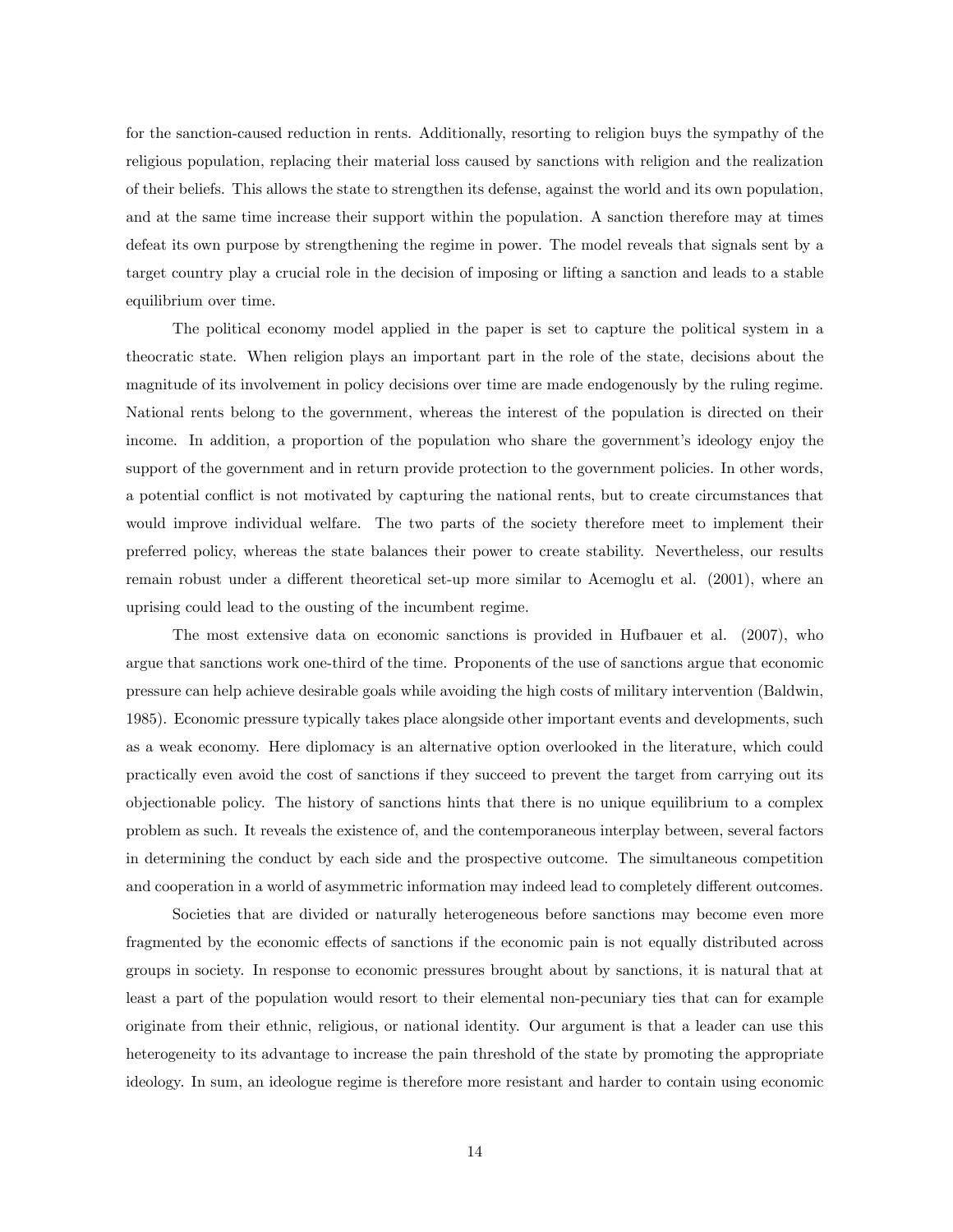sanctions.

Our hypothesis on theocracy can be expanded to other beliefs or other forms of identity. International sanctions could spark a rise in popularity for the target government through the so-called rally around the flag effect (Mueller, 1970). Leaders of these countries can also pinpoint the imposing state(s) as a clear external threat to the nation and therefore a common enemy to unify the state (Miyagawa 1992). There are many concrete examples that can be observed across the world. The U.S. ban on travel and trade with Cuba since 1960 in protest against the turn to communism by Fidel Castro have not induced any major change in Cubaís communist system despite keeping Cuba poor. North Korea has lived with international sanctions since 1950 and the more recent sanctions imposed by the U.N. to discourage it from pursuing its nuclear weapons program and punish it for human rights violations has had little effect on the actions of Kim Jong-Il or his son Kim Jong-Un. Likewise, multilateral sanctions imposed against Iraq after its invasion of Kuwait were quite devastating in terms of their economic impact but were much less effective politically due to fragmentation of the Iraqi opposition. Differently in South Africa, the ethnic minority in power had a vested interest in maintaining the status quo and shielded the white supporters from the pain of sanctions. In this case, sanctions could have played a role, even if small, in putting an end to the apartheid regime because the white community only accounted for a smaller percentage of the population, i.e. violating our Lemma 2.

Although our theory can be applied to any ideology that can help attract loyalty at times of deprivation, religion has a credible history to serve as a substitute for material needs. Where governments and economies function poorly, religion often becomes major suppliers of (i) social services, (ii) political action, and (iii) coercive force at the same time (Iannaccone and Berman, 2006). We therefore believe it can work as a more credible shield against sanctions. We do, however, show that diplomacy can be used as a preferred mode of interaction upon the receipt of the appropriate signal even in the case of a theocracy. Our analysis also leaves room for future research regarding arguments such as the size of the target country and the of severity of sanctions, which could play a large role in the effectiveness of sanctions against countries such as Russia and China.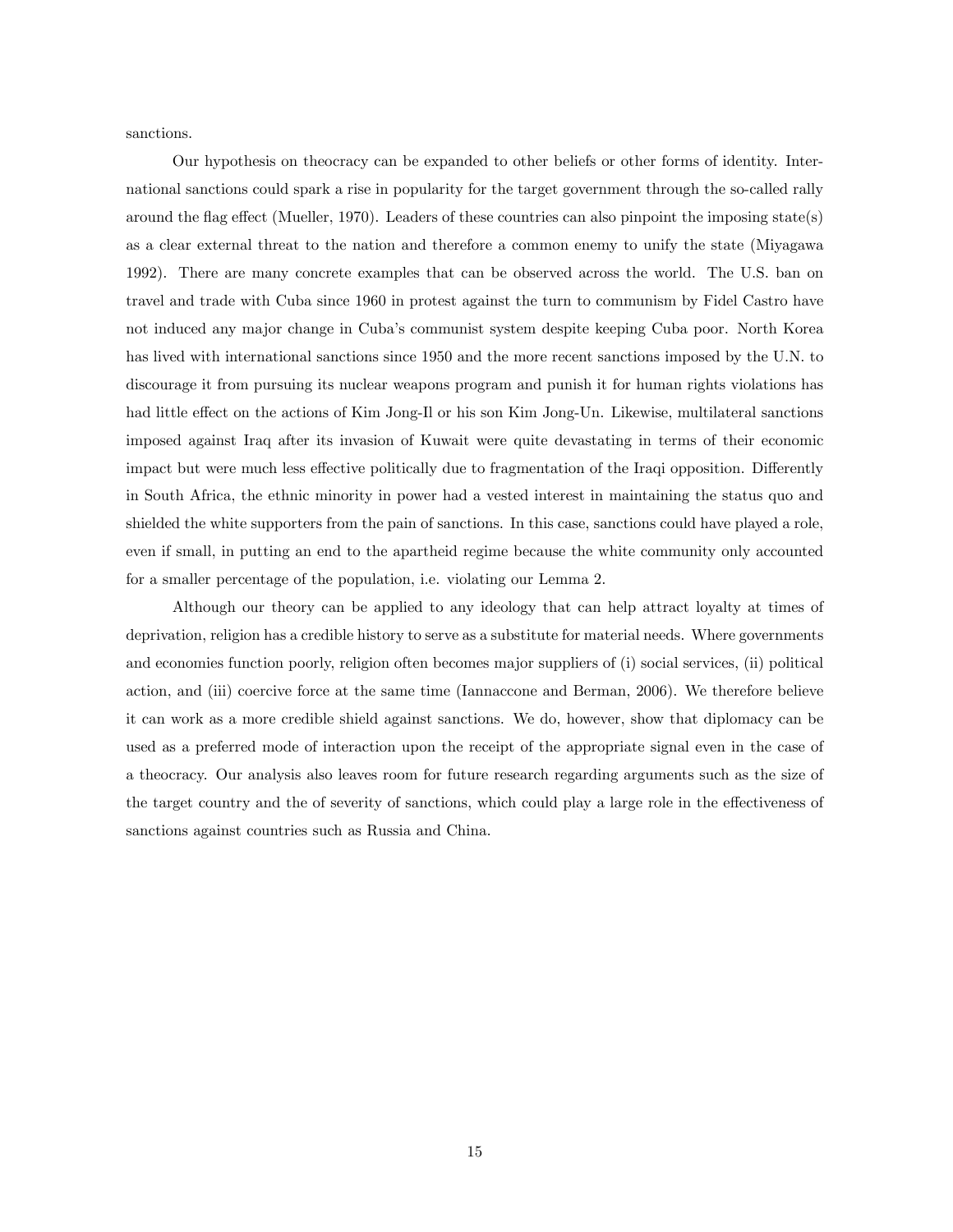## A Appendix

#### A.1 Government's Optimization Problem

$$
\alpha R^{\alpha-1} [T(1-\delta(\lambda\xi_t))]^{1-\alpha} \frac{\partial s_t}{\partial \xi_t} R'(s) + (1-\alpha) R(s)^{\alpha} [T(1-\delta(\lambda\xi_t))]^{-\alpha} \left\{ [\lambda u'(\xi_t) + \frac{\partial s_t}{\partial \xi_t} Y'(s)][1 - \delta(\lambda\xi_t)] - T_t \lambda \delta'(\lambda\xi_t) \right\} - \gamma'(\xi_t) = 0
$$
  
\n
$$
\alpha \left( \frac{[T(1-\delta(\lambda\xi_t))]}{R(s)} \right)^{1-\alpha} \frac{\partial s_t}{\partial \xi_t} R'(s) + (1-\alpha) \left( \frac{R(s)}{[T(1-\delta(\lambda\xi_t))]} \right)^{\alpha} \left\{ [\lambda u'(\xi_t) + \frac{\partial s_t}{\partial \xi_t} Y'(s)][1 - \delta(\lambda\xi_t)] - T_t \lambda \delta'(\lambda\xi_t) \right\} - \gamma'(\xi_t) = 0
$$
  
\n
$$
- \frac{\partial s_t}{\partial \xi_t} R'(s) \alpha \left( \frac{[T(1-\delta(\lambda\xi_t))]}{R(s)} \right)^{1-\alpha} - \frac{\partial s_t}{\partial \xi_t} Y'(s)[1 - \delta(\lambda\xi_t)][1 - \alpha) \left( \frac{R(s)}{[T(1-\delta(\lambda\xi_t))]} \right)^{\alpha} + \gamma'(\xi_t)
$$
  
\n
$$
= \left\{ \lambda u'(\xi_t)[1 - \delta(\lambda\xi_t)] - T_t \lambda \delta'(\lambda\xi_t) \right\} (1 - \alpha) \left( \frac{R(s)}{[T(1-\delta(\lambda\xi_t))]}\right)^{\alpha}
$$
  
\n
$$
- \frac{\partial s_t}{\partial \xi_t} R'(s) \frac{\alpha}{(1-\alpha)} \frac{T(1-\delta(\lambda\xi_t))}{R(s)} - \frac{\partial s_t}{\partial \xi_t} Y'(s)[1 - \delta(\lambda\xi_t)] + \gamma'(\xi_t) = \lambda u'(\xi_t)[1 - \delta(\lambda\xi_t)] - \lambda T_t \delta'(\lambda\xi_t)
$$
  
\n
$$
\hat{\xi}_t \Rightarrow - \frac{\partial s_t}{\partial \xi_t} \left\{ R'(s) \frac{\alpha}{(1-\alpha)} \frac{T(1-\delta(\lambda\xi_t))}{R(s)} + Y'(s)[1 - \delta(\lambda\xi_t)] \right\} + \gamma'(\xi_t) = \lambda \left\{ u'(\xi_t)[1 - \delta
$$

#### A.2 Proof of Proposition 3

Under Bayes' rule, the t-posterior probability  $\tilde{p}_t$  of imposing sanctions is a function of the past information embedded in the prior belief  $p_t$  and the new information obtained through the signal  $r_t$ ,

$$
\tilde{p}_t(r_t, p_t)|_{s_t=i} = \frac{\Pr(r_t = i | x_t = i) \Pr(x_t = i | \mathbb{k}_t)}{\Pr(r_t = i | x_t = i) \Pr(x_t = i | \mathbb{k}_t) + \Pr(r_t = i | x_t \neq i) (1 - \Pr(x_t = i | \mathbb{k}_t)},
$$

where  $\mathbb{k}_t$  is defined as the set enclosing the history of signals and actions, respectively  $\kappa_t(r)$  and  $\kappa_t(s)$ . In particular, given the state  $x_t = 1$ , the t-posterior probability that a sanction is appropriate, i.e.  $s_t = 1$ , is:

$$
\tilde{p}_t|_{s_t=1} = \frac{\mu p_t}{\mu p_t + (1 - \mu)(1 - p_t)},
$$

where the optimal choice is realized by comparing  $\tilde{p}_t|_{s_t=1}$  and c. Similarly, the decision of no sanctions is optimal whenever  $\tilde{p}_t|_{s_t=0} > c$ .

After some manipulations, we observe that sanctions are surely imposed whenever  $p_t > p^+$ , where  $p^+ = \frac{\mu c}{\mu c + (1-\mu)(1-c)}$ . We therefore obtain a lower bound prior below which sanctions are not applied whenever  $p_t < p^-$ , where  $p^- = \frac{(1-\mu)c}{(1-\mu)c+\mu(r)}$  $\frac{(1-\mu)c}{(1-\mu)c+\mu(1-c)}$ . The two extreme areas, respectively  $p_t > p^+$  and  $p_t < p^-$ , implicitly suggest that the choice is only guided by past information. In the former case, the optimal strategy is to impose sanctions, independently from the received signal. In the latter case, the optimal choice is refrain from imposing a sanction, whatever is the new information provided by the signal  $\mu$ . Moreover, there exists a learning space when the prior  $p_t$  falls within the two bounds,  $p^- \leq p_t \leq p^+$ . In this case, the  $t$ -period information provided by the signal,  $r_t$ , systematically overcomes past information from  $p_t$ . Based on the available information, we may summarize the sender's optimal actions as follows:

$$
s_t = \begin{cases} 1 \iff p_t > p^+ \text{ or } p^- \leq p_t \leq p^+ \text{ if } r_t = 1, \\ 0 \iff p_t < p^- \text{ or } p^- \leq p_t \leq p^+ \text{ if } r_t = 0 \end{cases}
$$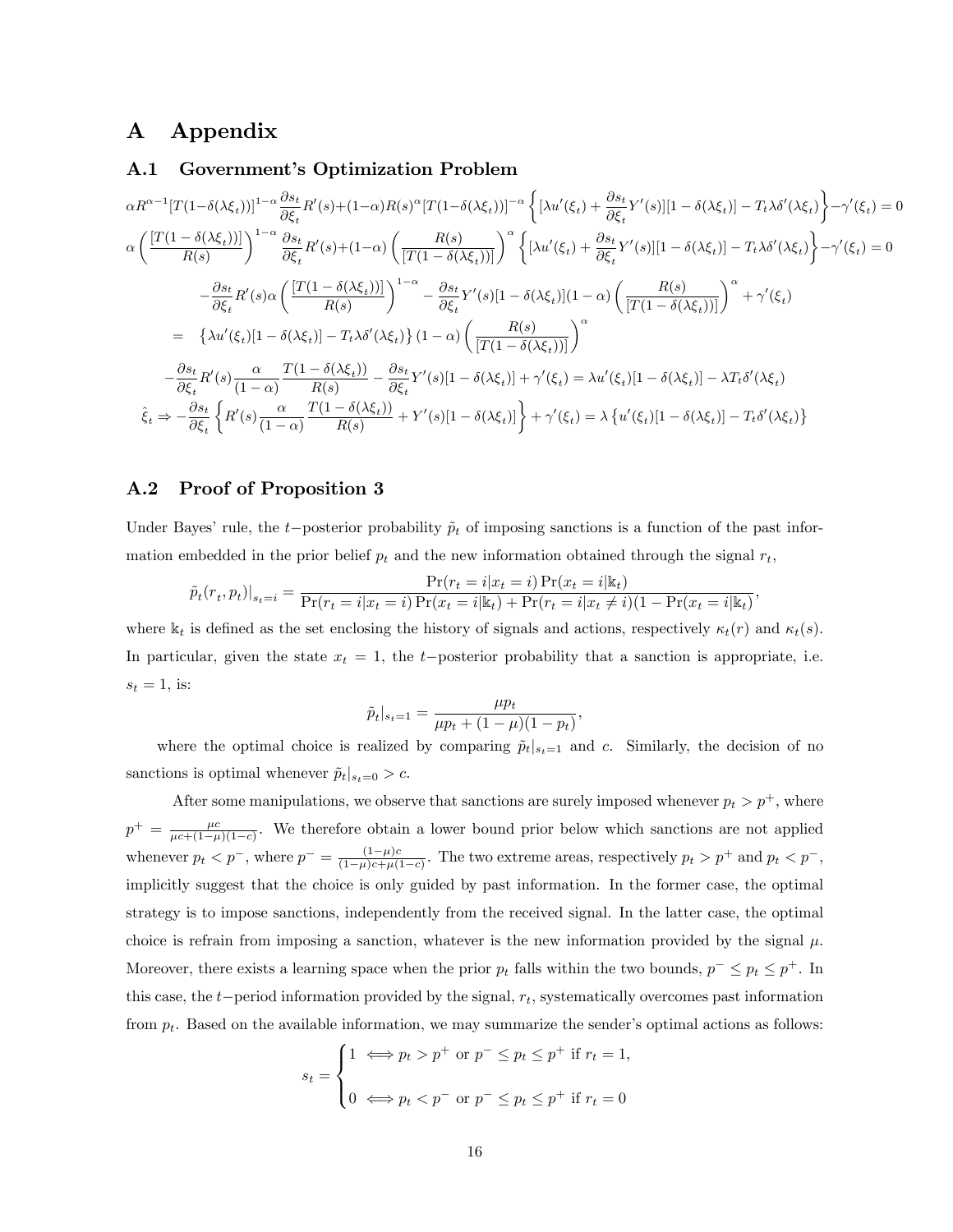#### A.3 Proof of Proposition 4

In proposition 3, we demonstrate that current information (through signal) is more relevant than past information, whenever  $p^- \leq p_t \leq p^+$ . Here we claim that this learning area is not fixed, but expands when the accuracy of the signal  $\mu$  increases. In particular, we show the sufficient condition for  $\mu$ , which ensures that the prior of imposing a sanction,  $p_t$ , always falls within learning area. This is possible by relating the impact of persistence of the state of nature  $\{0,1\}$  on the bounded beliefs,  $p^+$  and  $p^-$ . Note that the exogenous state of nature at time  $t$  is unobservable by the sender, since it can only capture the probability that the state of nature is persistent. Looking at the sender's evaluation of  $p_t$ , we investigate the case when sanction is an appropriate action  $(s_t = x_t = 1)$ . The phenomenon from  $t-1$  to t is considered persistent when  $Pr(x_t = 1 | x_{t-1} = 1) = \rho_1$ , and not persistent when  $Pr(x_t = 1 | x_{t-1} = 0) = 1 - \rho_0$ . Therefore, for a given cost,  $c \in [0, 1]$ , on one side,  $p^+ = \frac{\mu c}{\mu c + (1 - \mu)(1 - c)}$  is increasing in  $\mu$  such that if  $\mu = 1$  then  $p^+ = 1$ . On the other side,  $p^- = \frac{(1-\mu)c}{(1-\mu)c + \mu(c)}$  $\frac{(1-\mu)c}{(1-\mu)c+\mu(1-c)}$  is decreasing in  $\mu$  such that if  $\mu = 1$  then  $p^- = 0$ .

When  $\rho_1 > p^+$ , the persistence of the state of nature  $(x_t = 1)$  from  $t - 1$  to t dominates the prior upper bound. This results when  $\mu < \mu_1$ , where  $\mu_1 = \frac{\rho_1(1-c)}{\rho_1(1-c)+c(1-\rho_1)}$  and suggests that for a lower level of accuracy, the sender's choice of sanction is entirely guided by information from persistence of the economic state. When  $p^{-} < (1 - \rho_0)$ , instead, it means the probability of the state changing from  $t-1$  to t is higher than the prior lower bound. This is possible when  $\mu > \mu_0$ , where  $\mu_0 = \frac{c\rho_0}{c\rho_0 + (1-c)}$  $\frac{c\rho_0}{c\rho_0+(1-c)(1-\rho_0)},$  such that the accuracy of the signal is high enough to make current information relevant. Thus,  $p_t \in [p^-; p^+]$ if and only if  $\mu > \hat{\mu} \equiv \max{\mu_0; \mu_1}$ . This is the sufficient condition ensuring that a learning zone always exists. The higher the persistency  $\{\rho_0, \rho_1\}$ , the higher is the  $\mu$  level required for the prior to fall in the learning range.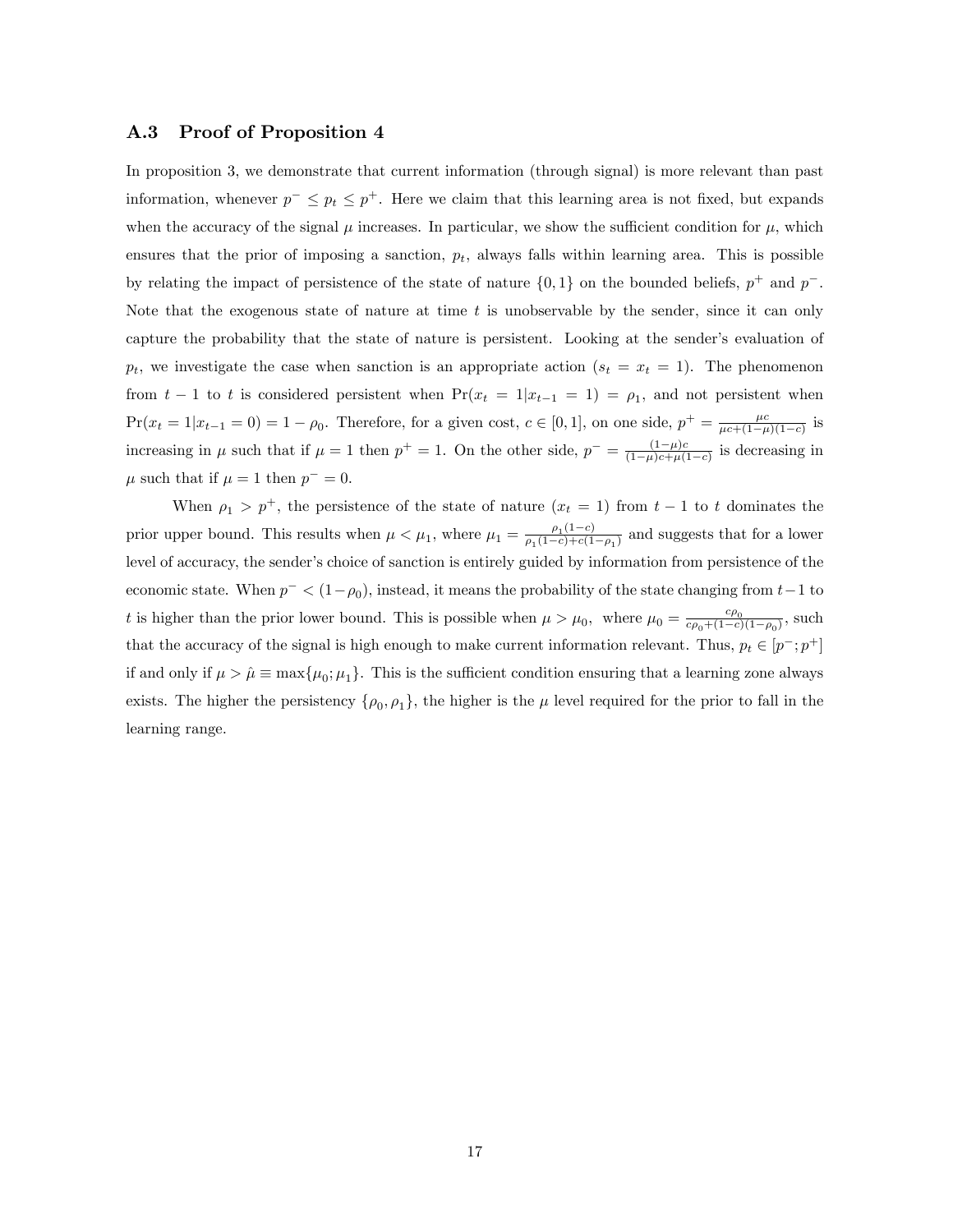## References

- [1] Acemoglu, D., Johnson, S. and Robinson, J. A. (2001), ëThe Colonial Origins of Comparative Development: An Empirical Investigation', American Economic Review, 91(5), 1369–1401.
- [2] Allen, S.H. (2008), 'The Domestic Political Costs of Economic Sanctions', Journal of Conflict Resolution, 52 (6), 916–944.
- [3] Baldwin, D. (1985), Economic Statecraft. Princeton, NJ: Princeton University Press.
- [4] Banerjee, A. (1992), 'A Simple Model of Herd Behavior', *Quarterly Journal of Economics*, 107 (3), 797-817.
- [5] Bjorvatn, K.and Selvik, K. (2008). ëDestructive competition: Factionalism and rent-seeking in Iraní, World Development,  $36(11)$ ,  $2314-2324$ .
- [6] Bjorvatn, K., Farzanegan, M., and Schneider, F. (2013). ëResource Curse and Power Balance: Evidence from Iran', Review of Middle East Economics and Finance,  $9(2)$ ,  $133-158$ .
- [7] Bikhchandani, S., Hirshleifer, D. and Welch, I. (1992), ëA Theory of Fads, Fashion, Custom and Cultural Change as Informational Cascades', *Journal of Political Economy*,  $100(5)$ ,  $992-1026$ .
- [8] Carvalho, J.P.  $(2013)$ , 'Veiling', *Quarterly Journal of Economics*,  $128(1)$ ,  $337-370$ .
- [9] Cosgel, M. and Miceli, T.J. (2009), 'State and Religion', *Journal of Comparative Economics*, 37, 402-416.
- [10] Cosgel, M. and Miceli, T.J. (2013), 'Theocracy', University of Connecticut Working Paper 2013-29.
- [11] Drezner, D. (1999), The Sanctions Paradox. Cambridge, UK: Cambridge University Press.
- [12] Eaton, J. and Engers, M. (1999). 'Sanctions: Some Simple Analytics', American Economic Review, 89(2): 409-414.
- [13] Farmer, R. D. (2000), 'Costs of Economic Sanctions to the Sender', The World Economy, 23, 1, 93-117.
- [14] Farzanegan, M. (2013), 'Effects of International Financial and Energy Sanctions on Iran's Informal Economy', *SAIS Review*, 33, 1, 13–35.
- [15] Gershenson, D.  $(2002)$ , 'Sanctions and Civil Conflict', *Economica*, 69, 185–206.
- [16] Hakimian, H. (2013), 'Iran's economy is hurting  $-$  yet sanctions are not a nuclear deterrent', The Guardian, October 3, 2012.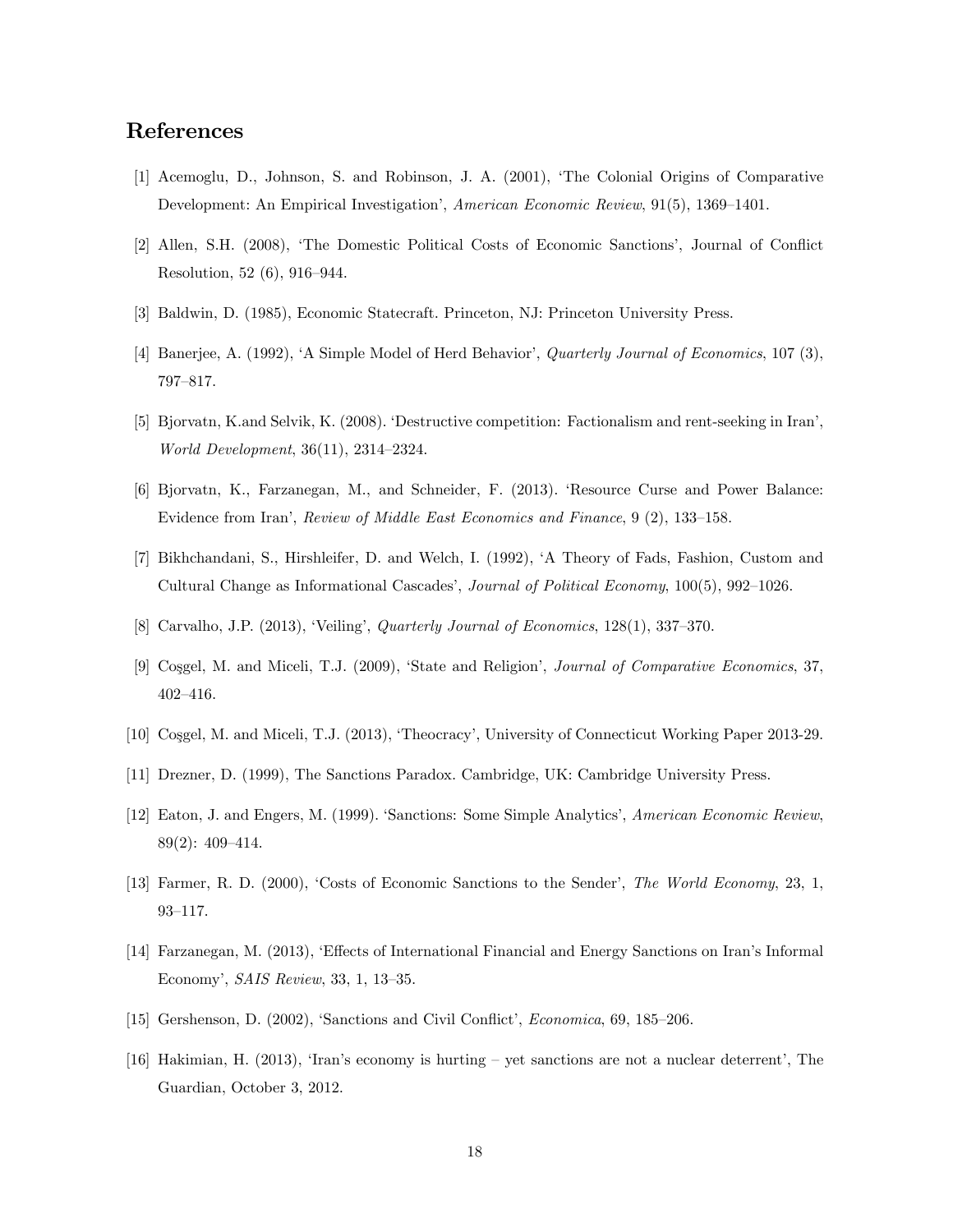- [17] Hufbauer, G., Jeffrey, C., Schott, J., Elliott, K.A. and Oegg, B. (2007), Economic Sanctions Reconsidered. 3rd Edition. Washington, DC: Peterson Institute for International Economics.
- [18] Iannaccone, L.R. and Berman, E. (2006), ëReligious Extremism: The Good, the Bad, and the Deadly', Public Choice, 128, 109–129.
- [19] Johnson, N. and Koyama, M. (2013), 'Legal centralization and the birth of the secular state', Journal of Comparative Economics, 41, 959-978
- [20] Kaempfer W.H. and Lowenberg, A.D. (1988), ëThe Theory of International Economic Sanctions: A Public Choice Approach', American Economic Review, 78(4), 786-793.
- [21] Levy G. and Razin R. (2012), 'Religious Beliefs, Participation and Cooperation', American Economic Journal: Microeconomics,  $4(3)$ ,  $121-51$ .
- [22] Levy G. and Razin R. (2014), ëRituals or Good Works: Social Signalling in Religious Organizationsí, Journal of the European Economic Association,  $12(5)$ ,  $1317-1360$ .
- [23] Marinov, N. (2005), 'Do Sanctions Destabilize Country Leaders?' American Journal of Political  $Science, 49(3), 564–576.$
- [24] Miyagawa (1992), Do Economic Sanctions Work? New York, NY: St. Martinís.
- [25] Moscarini, G., Ottaviani, M., Smoth, L. (1998), 'Social Learning in a Changing World', Economic Theory,  $11(3)$ , 657–665.
- [26] Mueller, J. (1970), 'Presidential Popularity from Johnson to Truman', American Political Science  $Review, 63, 1197-1212.$
- [27] Nooruddin, I. (2002), 'Modeling Selection Bias in Studies of Sanctions Efficacy', International Interactions,  $28(1)$ ,  $59-75$ .
- [28] Rouhani, Hassan (2013), 'Why Iran seeks constructive engagement', Washington Post, September 10, 2013.
- [29] Wintrobe, R. (2006), 'Extremism, Suicide Terror, and Authoritarianism', Public Choice, 128, 169 195.